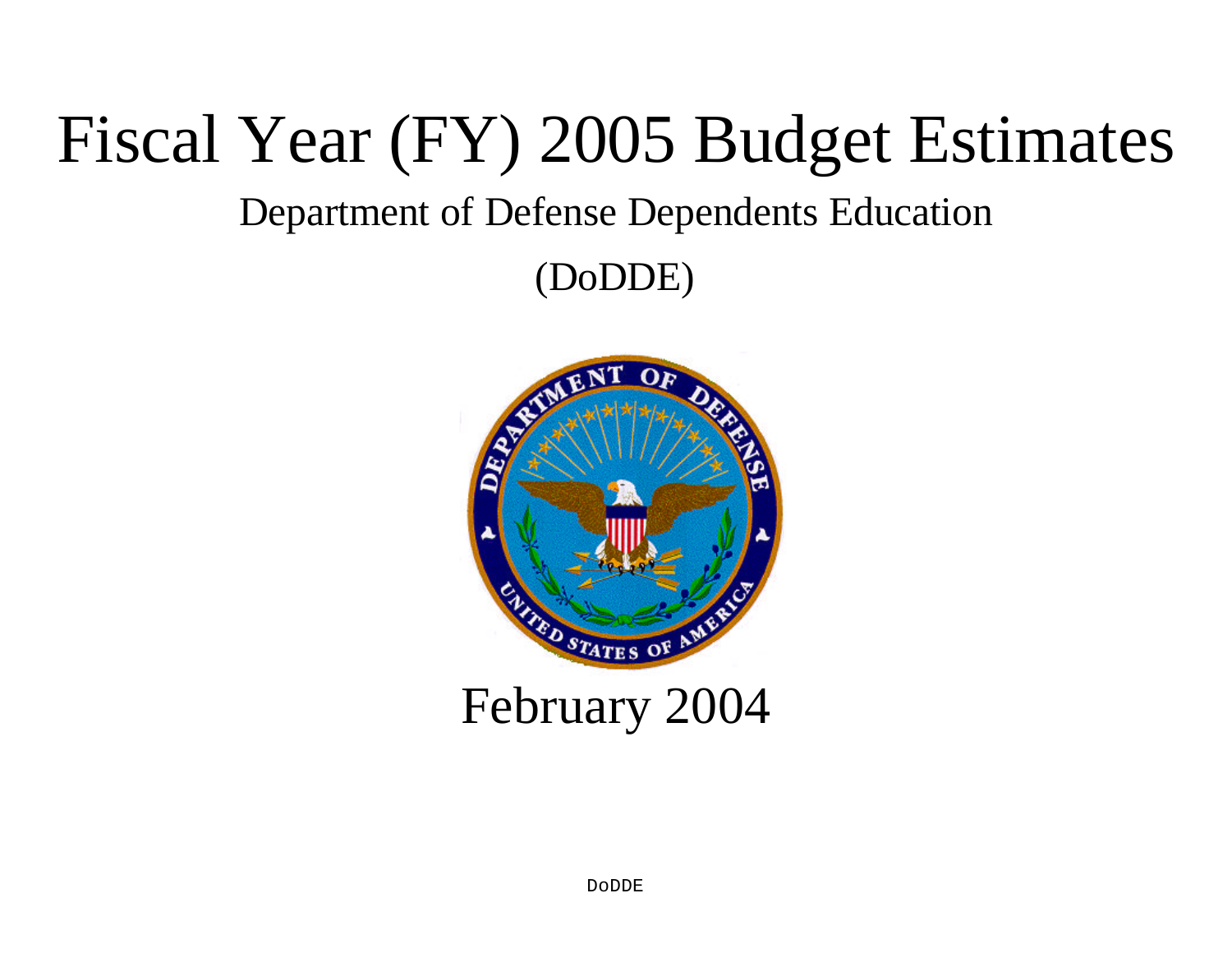| FY 2003 | Price  | Program | FY 2004  | Price  | Program | FY 2005  |
|---------|--------|---------|----------|--------|---------|----------|
| Actuals | Change | Change  | Estimate | Change | Change  | Estimate |
| 1,651.3 | 68.1   | 88.3    | 1,807.7  | 52.9   | $-98.8$ | 1,761.8  |

**I. Description of Operations Financed:** The missions of the Department of Defense Dependents Education (DoDDE) programs are as stated below:

A. The Department of Defense Education Activity (DoDEA) is comprised of the Management Headquarters, the Consolidated School Support, the Department of Defense Dependents Schools (DoDDS), and the DoD Domestic Dependent Elementary and Secondary Schools (DDESS). The DoDEA provides a world-class education program that inspires and prepares all students in military communities around the world to be successful and responsible citizens in a dynamic global environment. In accomplishing its mission, the DoDEA has developed a Community Strategic Plan (CSP) with goals and benchmarks to ensure high levels of student achievement. These goals drive educational funding and organizational improvements in the DoDEA. The CSP has been the catalyst for changing the teaching and learning process; raising the standard of learning to ensure excellence; creating greater autonomy at the local level in devising methods and strategies to meet the standards; creating a common language for communication among all stakeholders; and creating greater accountability in support of reaching the expected outcomes. The DoDEA budget continues the implementation of a full day kindergarten program in the overseas schools (a program currently exists in the DDESS) and a program to reduce the pupil to teacher ratio from 23:1 to 18:1 in grades 1-3. With the exception of three locations, full implementation of these programs will be completed by FY 2005. The DoDEA budget makes available additional T-1 lines to schools within the system starting in FY 2003 and fully operational in FY 2005. Funding allows DoDEA to redefine the high school(9-12) program to include advanced studies, vocational/technical preparation, support and enrichment in academic courses, enhanced college and career counseling, and increased distance learning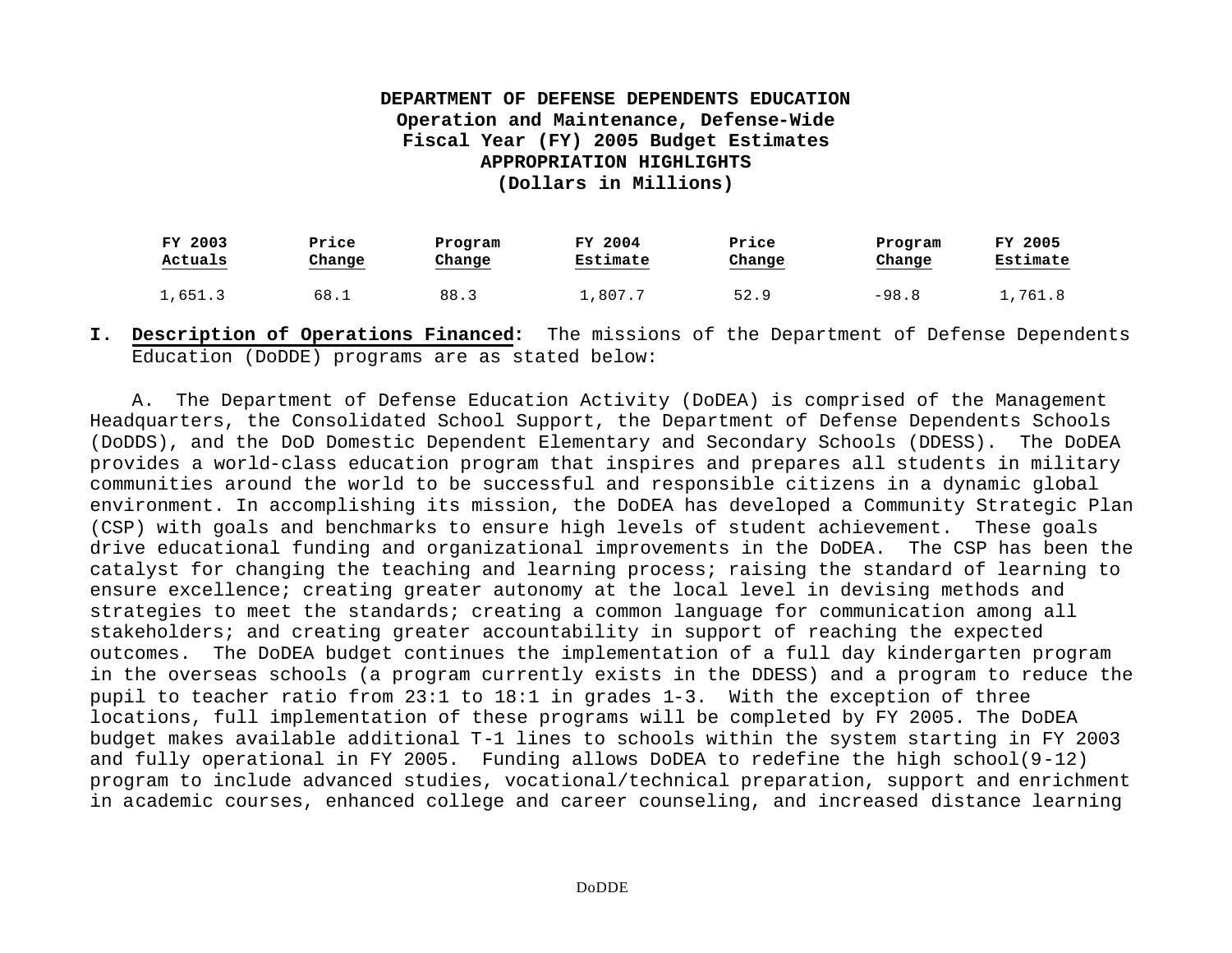#### **II. Description of Operations Financed (Continued):**

for student learning and professional development of staff. The budget addresses increased staffing for assessment teams to maximize instructional time for students, standardizes curriculum, and provides extensive professional development to special needs educators, regular education classroom teachers, administrators, and parents. The budget satisfies requirements for specialized equipment and furnishings for moderate to severe disabilities and increases staffing to comply with the Individuals with Disabilities Education Act (IDEA) and embrace the President's initiative for the "No Child Left Behind" Reform Act of 2001.

(1) The Management Headquarters is responsible for overseeing, directing and controlling agency activities as well as establishing educational standards, developing agency-wide policy and guidance, monitoring programs and outcomes, providing technical assistance and garnering resources for the DoDEA. In this capacity, Management Headquarters provides educational leadership, support and direction to area directors, district superintendents and school administrators. The Management Headquarters also conducts educational program evaluations, coordinates curriculum materials adoptions, implements educational programs that reflect national trends, and coordinates professional development and accountability profiles. Additionally, Management Headquarters provides counsel to the Under Secretary of Defense (Personnel and Readiness) on matters relating to educational programs.

(2) The Consolidated School Support functions include the streamlined functional areas of personnel administration, financial management, logistics, procurement, information technology, internal review, and manpower management.

(3) The DoDDS operates 152 schools located in Bahrain, Belgium, Cuba, Germany, Iceland, Italy, Japan, Korea, Netherlands, Portugal, Spain, Turkey, and the United Kingdom. The DoDDS diverse curriculum offerings fully support the DoDEA Community Strategic Plan.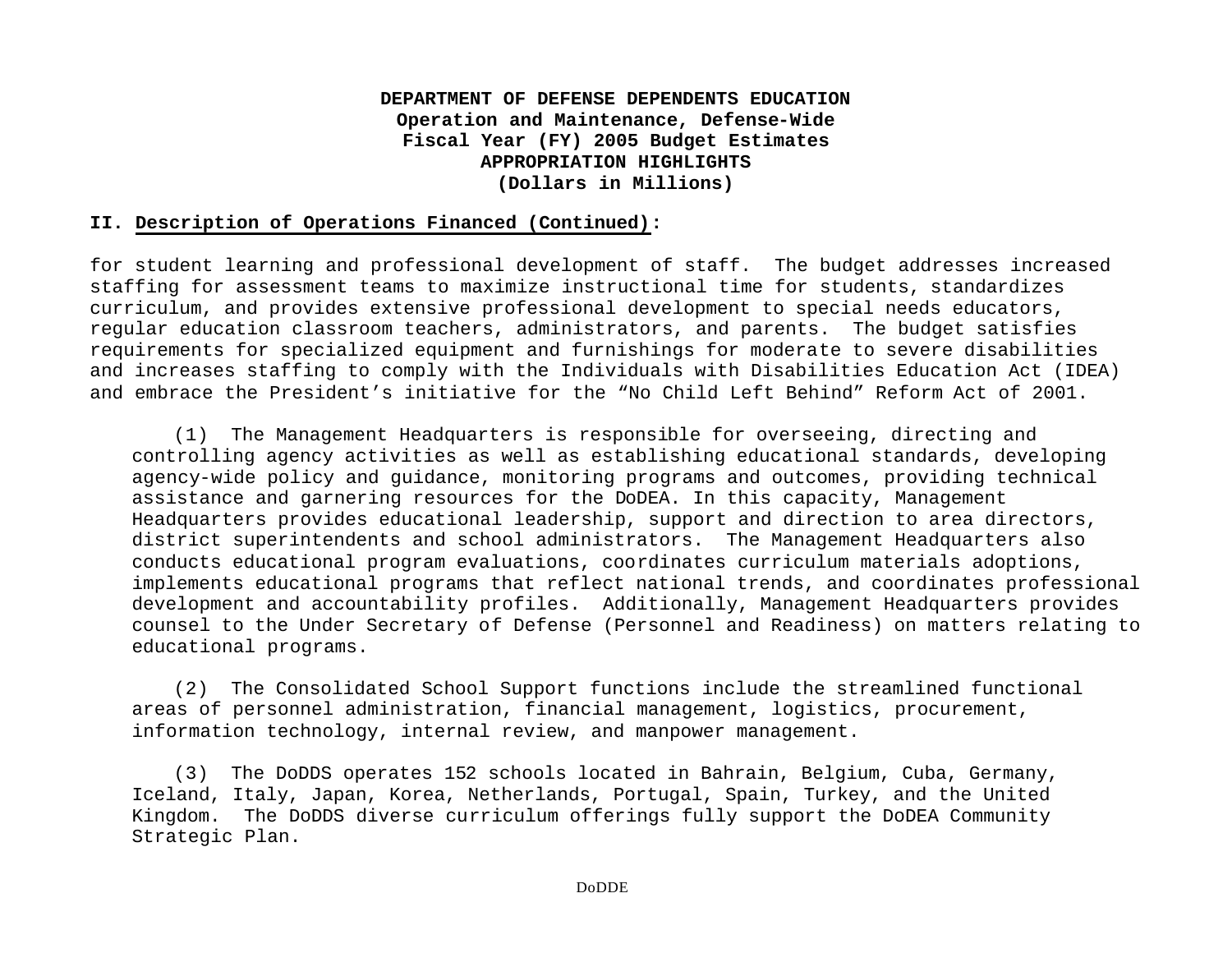#### **II. Description of Operations Financed (Continued):**

(4) The DDESS operates 67 schools located in Alabama, Georgia, Kentucky, New York, North Carolina, South Carolina, Virginia, Puerto Rico, and Guam. In addition, the DDESS manages special arrangement contracts with local school districts that provide funds for payment of tuition and transportation services at locations not served by DDESS. Special arrangement contracts are located in Delaware, Kansas, Massachusetts, and New York. The DDESS diverse curriculum offerings fully support the DoDEA Community Strategic Plan.

(5) The DoDEA enrollments are expected to decrease slightly from FY 2004 to FY 2005 due to the closure of Roosevelt Roads Elementary School and Middle/High School in Puerto Rico, Bad Aibling Elementary/High School in Germany and Verona Elementary School in Italy.

B. The Family Advocacy Program (FAP) mission is to:

1) Establish, develop, and maintain comprehensive programs for the prevention, identification, and treatment of child and spouse abuse.

2) Raise professional awareness of military family violence; foster cooperation among the Services and between military and civilian agencies; and enhance multidisciplinary approaches for addressing the problems associated with family violence.

3) Collect and analyze abuse incident data.

4) Evaluate prevention and treatment programs.

5) Develop standards for joint-services efforts.

6) Develop multidisciplinary coordinated community approaches that build strong and resourceful individuals, couples and families to ensure the safety of all members of the community.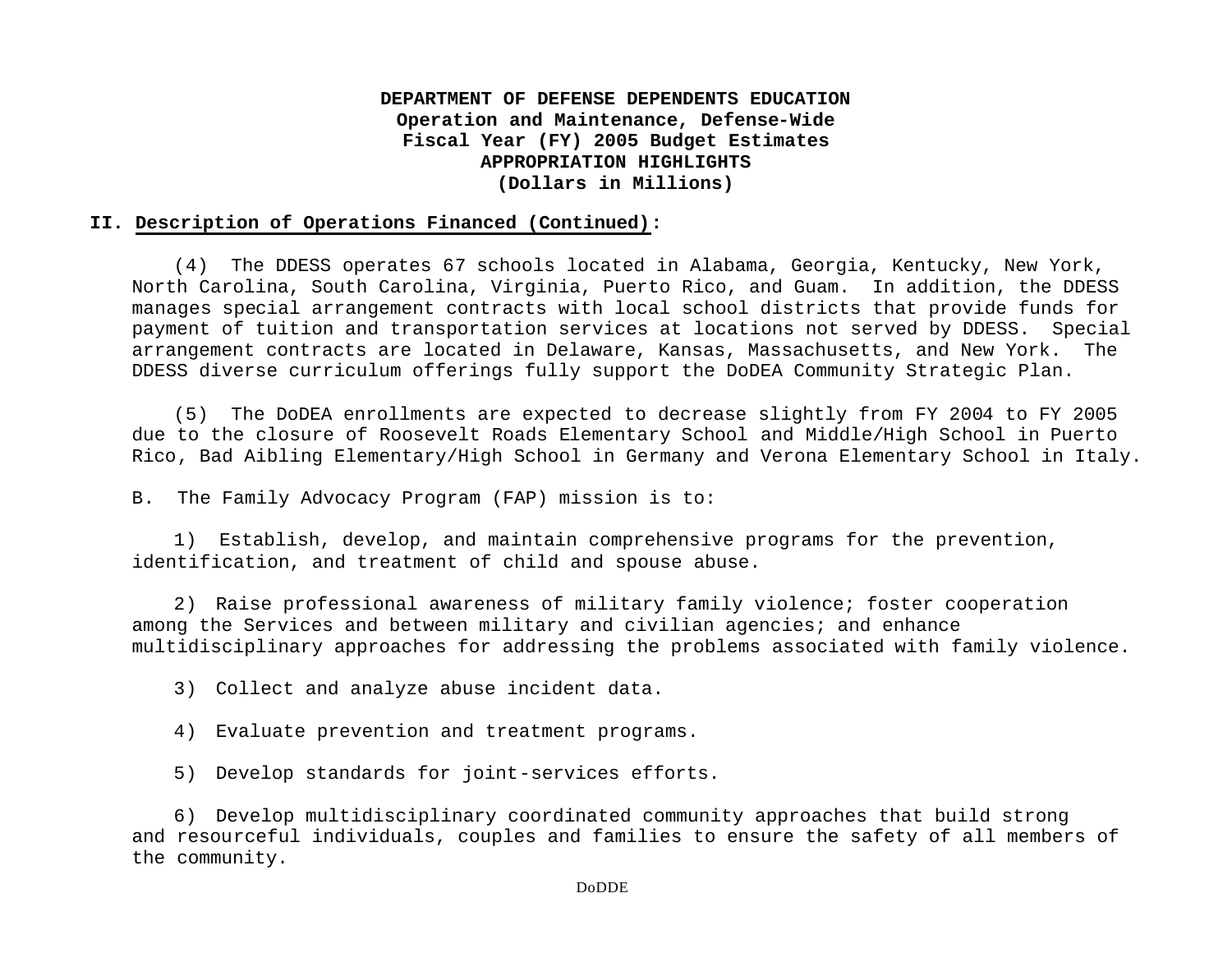#### **II. Description of Operations Financed (Continued):**

7) Cooperate with responsible civilian authorities in efforts to address problems associated with Family Advocacy.

8) Provide additional victim advocate services to military service members and their families.

9) Provide shelter services on an as-needed basis to victims of domestic violence in order to provide a safe place to live temporarily.

Family Assistance

1) Provides 24/7 family and service members assistance to military members and their families via a toll free 1-800 number worldwide.

2) Provides access to counseling services (non-medical) across a broad area to include readjustment counseling for returning service members, financial counseling, employment counseling for spouses, counseling on relationships and communication issues and other areas.

3) Provides a warm hand-off to Tricare for those situations that warrant medical related assistance.

C. The Transition Assistance/Relocation Assistance Programs mission under the National Defense Authorization Act (Public Law 101-510 and Public Law 101-189) requires the Secretary of Defense to:

(1) Establish a DoD Transition Assistance Program (TAP) to encourage and assist separating or retiring military personnel to enter public or community service jobs under the authority of the National Defense Authorization Act for FY 1993 (Public Law 102-484).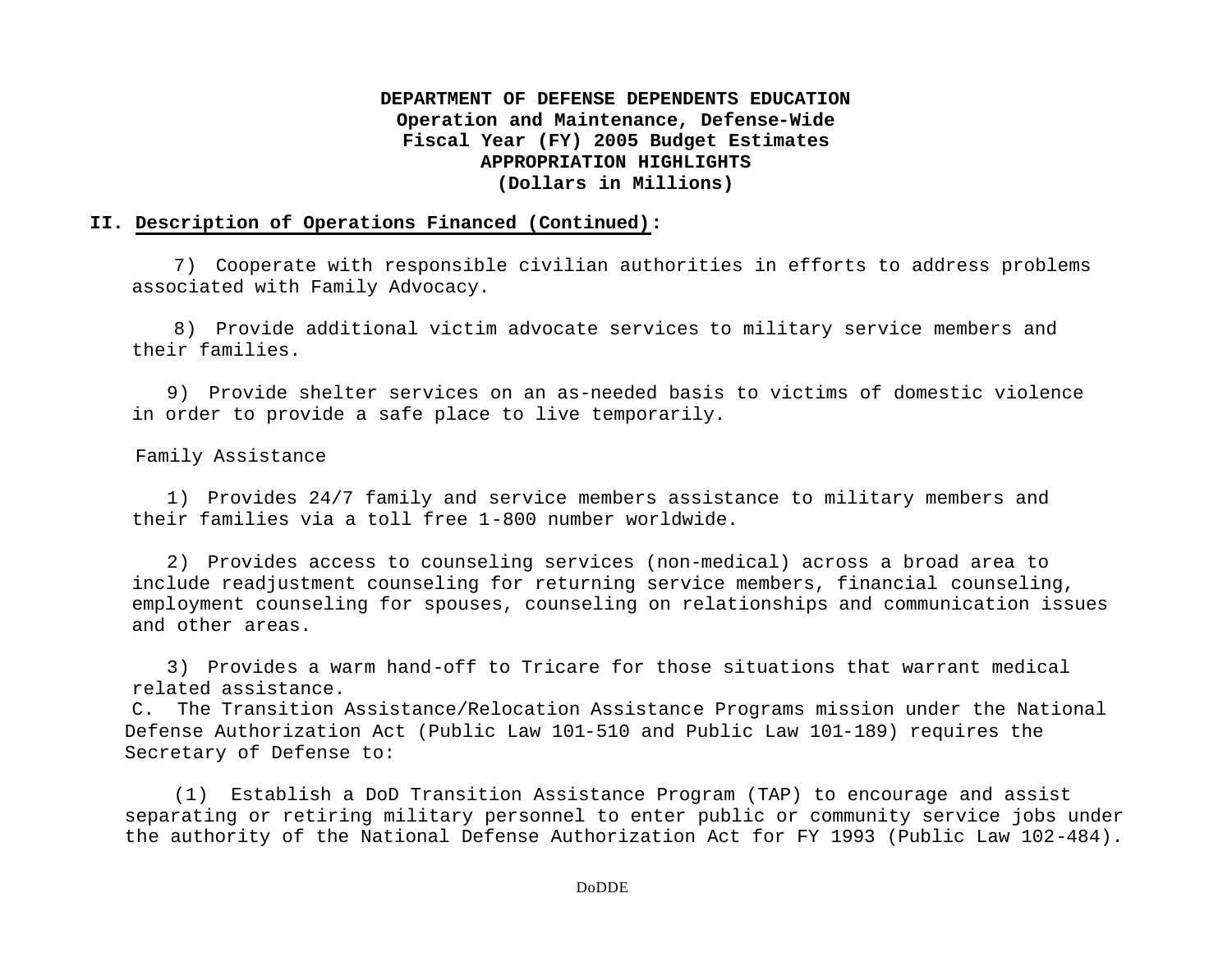#### **II. Description of Operations Financed (Continued):**

The TAP also provides employment assistance to separating Service members and their spouses.

(2) Establish a DoD Relocation Assistance Program (RAP) to provide information and services during permanent change of station or transition.

#### **II. Narrative Explanation of Changes:**

The net change from FY 2004 to FY 2005 is \$-45.9 million and includes price growth of \$52.9 million and a net program decrease of \$-98.8 million. Program increases (\$76.9 million) fund the continued implementation of full day kindergarten and reduced pupil teacher ratio educational initiatives, textbook implementation buys for Math/Music, increased staffing and associated costs to ensure consistent programs in all DoDEA high schools, increased T-1 lines, facilities sustainment, increased civilian pay, Anti-Terrorism/Force Protection funding for bus security attendants on school buses operated off guarded military installations overseas and site surveys, staffing, supplies and equipment at Fort Stewart, GA for Army Residential Communities Initiative (RCI), demonstration projects to improve the effectiveness of the FAP programs, a toll-free family assistance program to support troops and families that resides off the installation,domestic violence and family counseling, spouse certification training, improved spouse employment program and increased availability of training opportunities and career development programs for spouses (TAP) and miscellaneous adjustments. In addition to one-time congressional adds(\$-76.0 million) and the emergency supplemental appropriation act (\$-32.0 million), the program reductions (\$-67.7 million) result from the realignment of funds to support sustainment requirements in compliance with the Defense Planning Guidance, pay raises, curriculum materials and other minor program adjustments.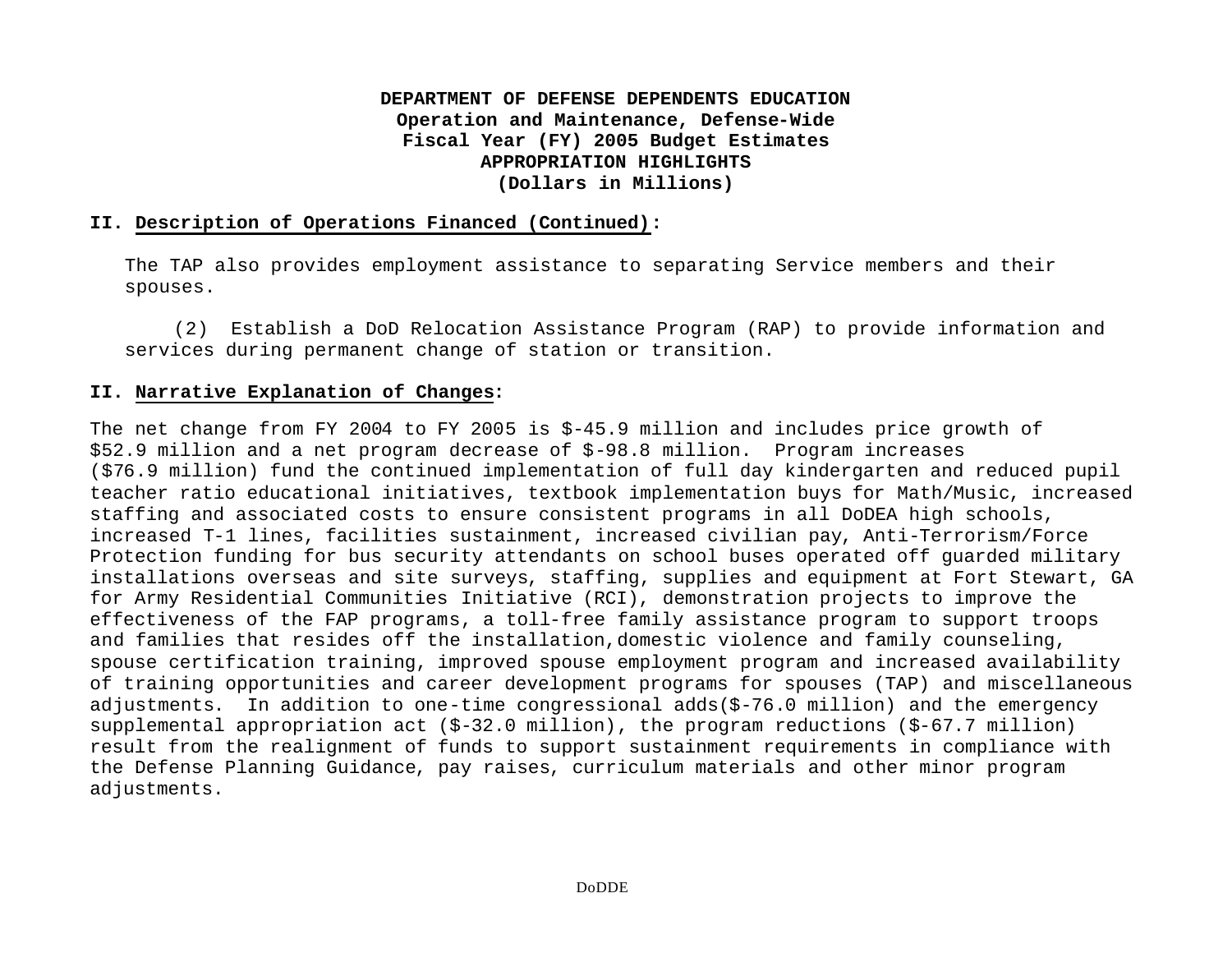|             |                                                      | Amount       | Totals    |
|-------------|------------------------------------------------------|--------------|-----------|
|             | FY 2004 President's Budget Request                   |              | 1,698,075 |
|             | 1) Congressional Adjustments                         |              | 77,668    |
| a)          | Distributed Adjustments                              | (34, 500)    |           |
|             | (1) Math and Tech Teachers Development               | 1,000        |           |
|             | (2) Galena IDEA                                      | 5,000        |           |
|             | (3) Family Advocacy Program                          | 22,000       |           |
|             | (4) Lewis Center for Education Research              | 3,000        |           |
|             | (5) Jason Foundation                                 | 800          |           |
|             | $(6)$ i-SAFE                                         | 1,000        |           |
|             | (7) Technology Training in Military Schools          | 500          |           |
|             | (8)<br>Professional Development (Dyslexia)           | 1,200        |           |
| b)          | Undistributed Adjustments                            | (35, 113)    |           |
|             | $(1)$ Impact Aid                                     | 30,000       |           |
|             | Impact Aid-Children with Disabilities<br>(2)         | 5,000        |           |
|             | Unobligated Balances<br>(3)                          | 113          |           |
| $\subset$ ) | General Provisions                                   | $(-12, 858)$ |           |
|             | $(1)$ Section 8094:<br>Professional Support Services | $-9,913$     |           |
|             | $(2)$ Section 8126:<br>Management Efficiencies       | $-8,445$     |           |
|             | $(3)$ Section 8102:<br>Grant to Public Schools       | 5,500        |           |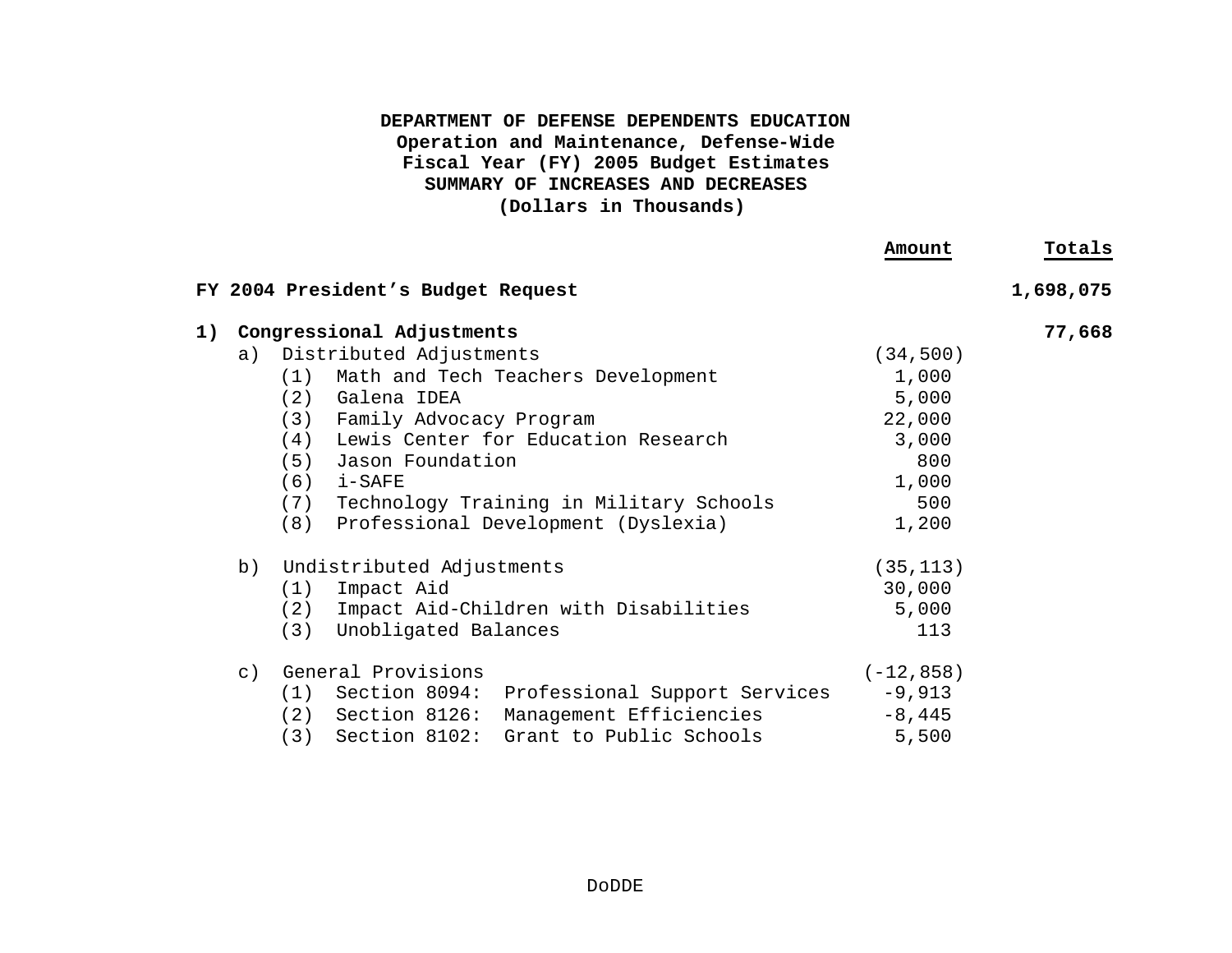|    |    |                                                                               | Amount    | Totals    |
|----|----|-------------------------------------------------------------------------------|-----------|-----------|
|    | d) | Congressional Earmarks:                                                       | $(-231)$  |           |
|    |    | (1) Section 8044: Indian Lands Mitigation                                     | $-1,087$  |           |
|    |    | (2) Section 808129: Education                                                 | 856       |           |
|    | e) | OSD/DoDEA Adjustments                                                         | (21, 144) |           |
|    |    | Realignment of funds to support the<br>(1)<br>educational initiatives in the  |           |           |
|    |    | Educational Opportunities Directorate (Net Zero)                              |           |           |
|    |    | Realignment of funds to Consolidated School<br>(2)                            |           |           |
|    |    | Support to fund the additional shipping                                       |           |           |
|    |    | charges for the increased school implementation                               |           |           |
|    |    | buy (Net Zero Dollars)                                                        |           |           |
|    |    | Transfer of the Non DoDDS Americas program<br>(3)                             |           |           |
|    |    | from CSS to DDESS (Net Zero Dollars)                                          |           |           |
|    |    | Absorb Education Activities cost<br>(4)                                       | $-856$    |           |
|    |    | OSD Adjustment for increased family counseling<br>(5)                         | 22,000    |           |
|    |    | and family violence programs                                                  |           |           |
|    |    | FY 2004 Appropriated Amount                                                   |           | 1,775,743 |
| 2) |    | Emergency Supplemental                                                        |           | 32,000    |
|    | a) | Emergency Supplemental Funding Carryover                                      |           |           |
|    | b) | FY 2004 Emergency Supplemental Appropriation Act (32,000)<br>$(P.L. 108-106)$ |           |           |
|    |    | (1) Funds to support the Family Assistance Program                            | 32,000    |           |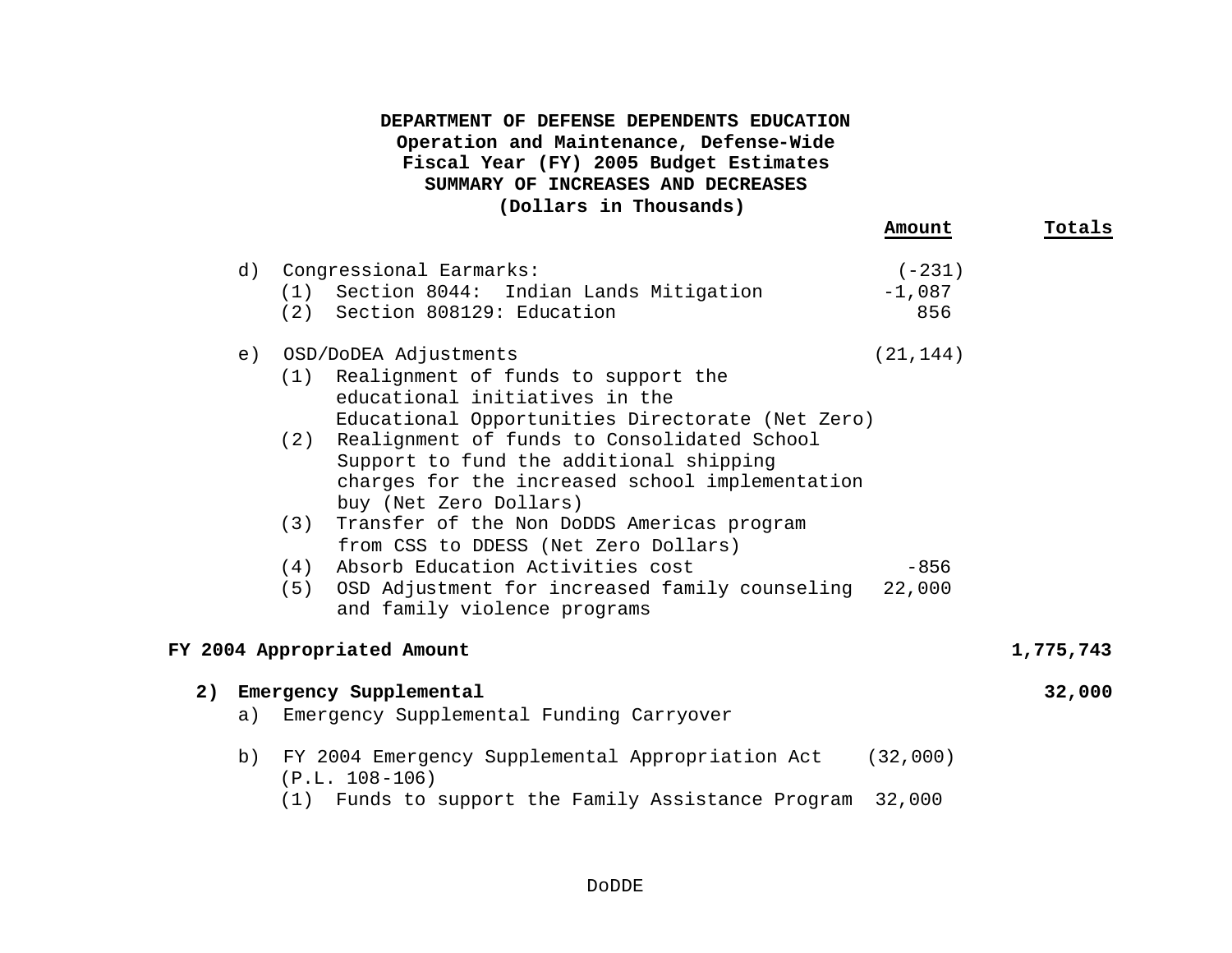|    |                                                                                                                                                                                           | Amount | Totals    |
|----|-------------------------------------------------------------------------------------------------------------------------------------------------------------------------------------------|--------|-----------|
| 3) | Fact of Life Changes<br>Functional Transfers<br>a)<br>(1) Transfers In<br>(2) Transfers Out                                                                                               |        |           |
|    | Fact-of-Life Emergent Requirements<br>b)<br>(1) Program Increases<br>(a) One-Time Costs<br>(b) Program Growth<br>Program Reductions<br>(2)<br>(a) One-Time Costs<br>(b) Program Decreases |        |           |
|    | Baseline Funding                                                                                                                                                                          |        | 1,807,743 |
| 4) | Reprogrammings                                                                                                                                                                            |        |           |
|    | a)<br>Increases                                                                                                                                                                           |        |           |
|    | b)<br>Decreases                                                                                                                                                                           |        |           |
|    | Revised FY 2004 Estimate                                                                                                                                                                  |        | 1,807,743 |
| 5) | Emergency Supplemental Funding<br>Less:                                                                                                                                                   |        | $-32,000$ |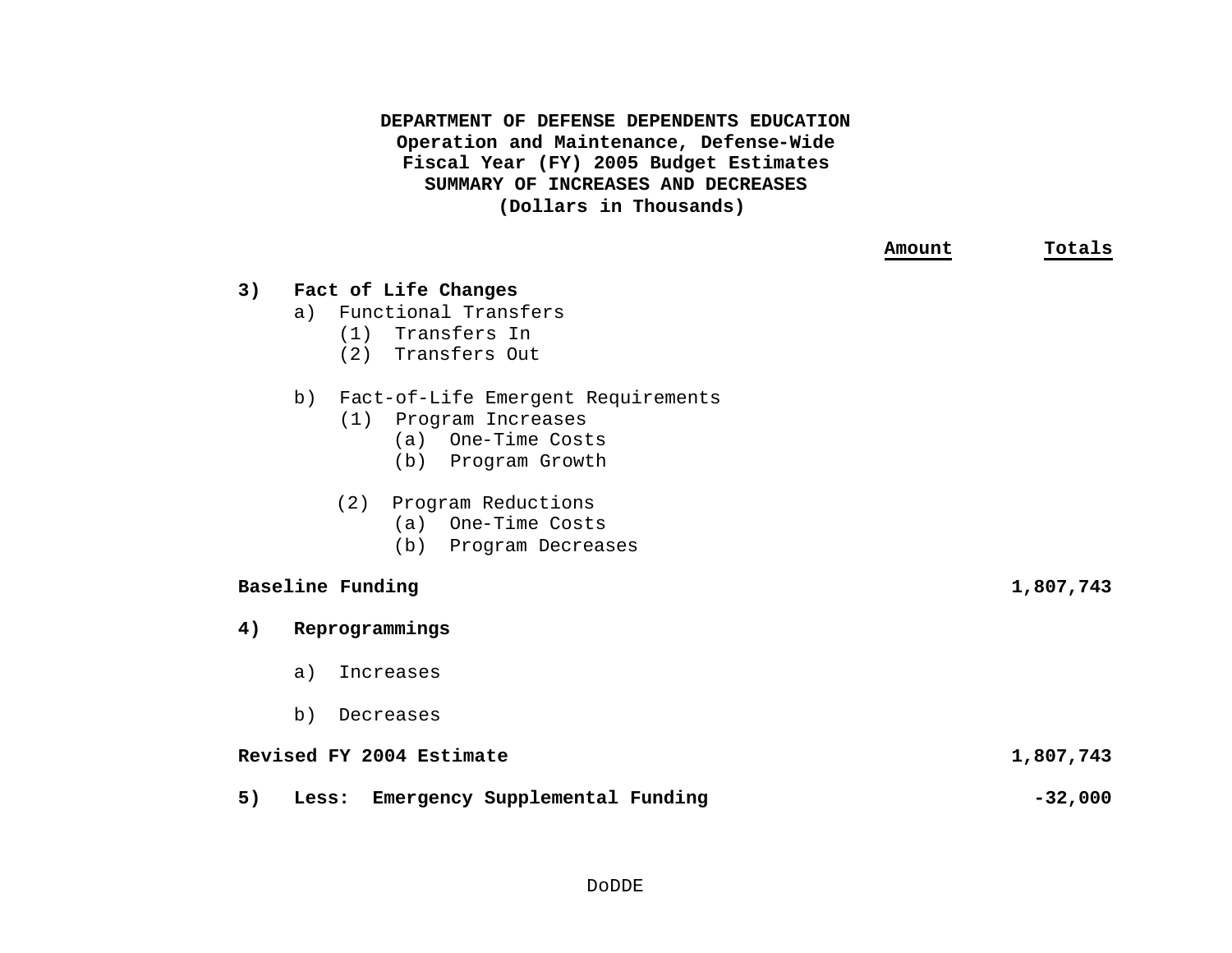|                                               | Totals<br>Amount |
|-----------------------------------------------|------------------|
| Normalized Current Estimate for FY 2004       | 1,775,743        |
| 6) Price Change                               | 52,932           |
| 50,349<br>Price<br>a)                         |                  |
| Foreign Currency<br>2,583<br>b)               |                  |
| 7) Functional Transfers                       |                  |
| Transfers In<br>a)                            |                  |
| Transfers Out<br>b)                           |                  |
| 8) Other Transfers (Non-Functional Transfers) |                  |
| Transfers In<br>a)                            |                  |
| Transfers Out<br>b)                           |                  |
| 9) Program Increases                          | 76,946           |
| Annualization of New FY 2004 Program<br>a)    |                  |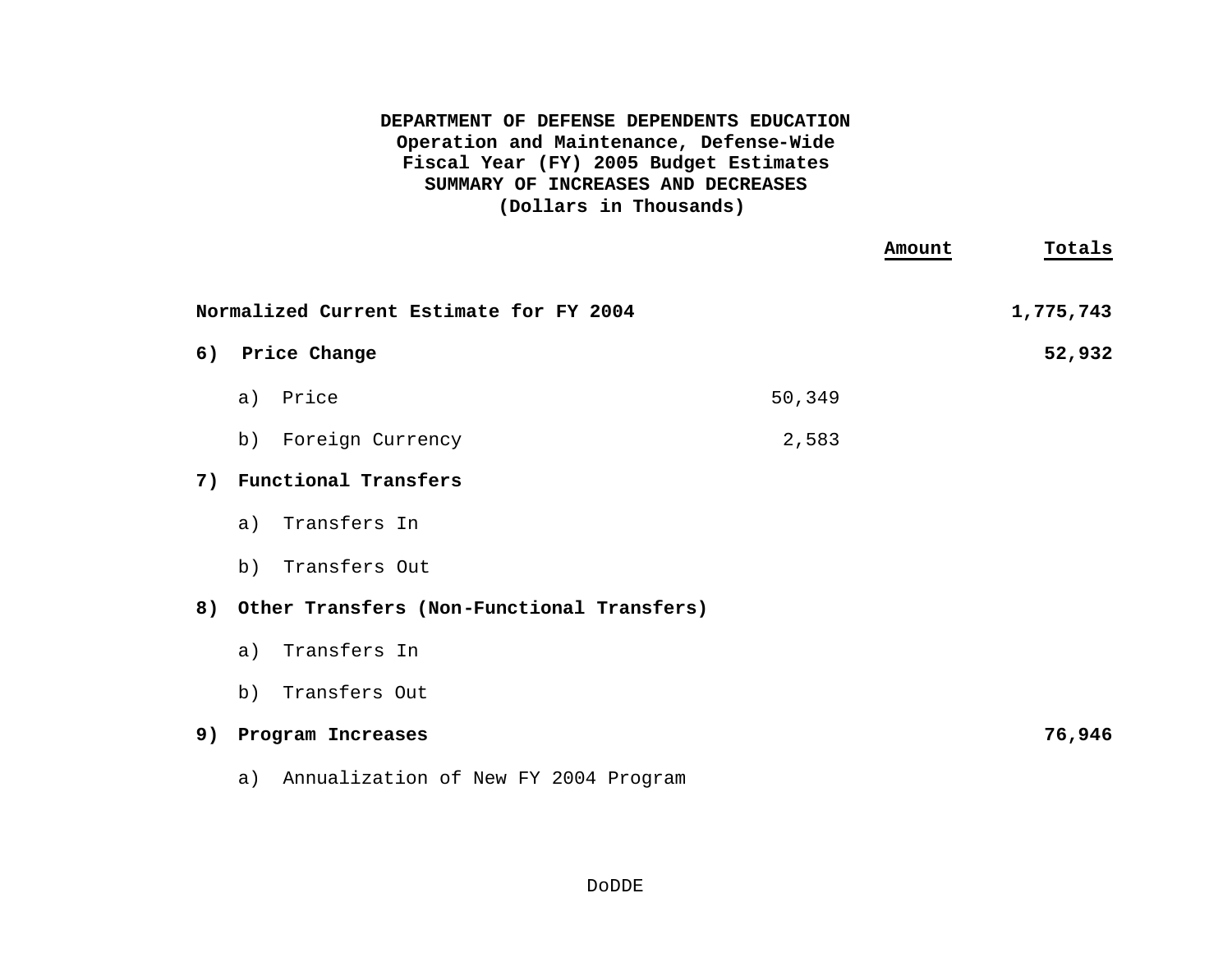|    |           |                                                                                                                                                                                                                                                                                                | Amount                    | Totals |
|----|-----------|------------------------------------------------------------------------------------------------------------------------------------------------------------------------------------------------------------------------------------------------------------------------------------------------|---------------------------|--------|
| 9) |           | Program Increases Continued:                                                                                                                                                                                                                                                                   |                           |        |
|    |           | b) One-Time FY 2005 Costs                                                                                                                                                                                                                                                                      |                           |        |
|    | $\circ$ ) | Program Growth in FY 2005<br>(1)<br>Increased costs associated with installation<br>of T-1 lines<br>Increased staffing to broaden curriculum at<br>(2)<br>high schools to ensure consistent program at<br>all DoDEA high schools. Redefines the DoDEA                                          | (76, 946)<br>301<br>6,000 |        |
|    |           | high school (9-12) program to include advanced<br>studies, vocational/technical preparation,<br>support and enrichment in academic courses,<br>enhanced college and career counseling and<br>increased distance learning for student learning<br>and professional development staff (+49 FTEs) |                           |        |
|    |           | To comply with the Defense Planning<br>(3)<br>Guidance for sustainment of facilities<br>requirements                                                                                                                                                                                           | 14,280                    |        |
|    |           | Civilian personnel for continued<br>(4)<br>implementation of full day kindergarten<br>and reduced pupil teacher ratio<br>initiatives (+82 FTEs)                                                                                                                                                | 6,894                     |        |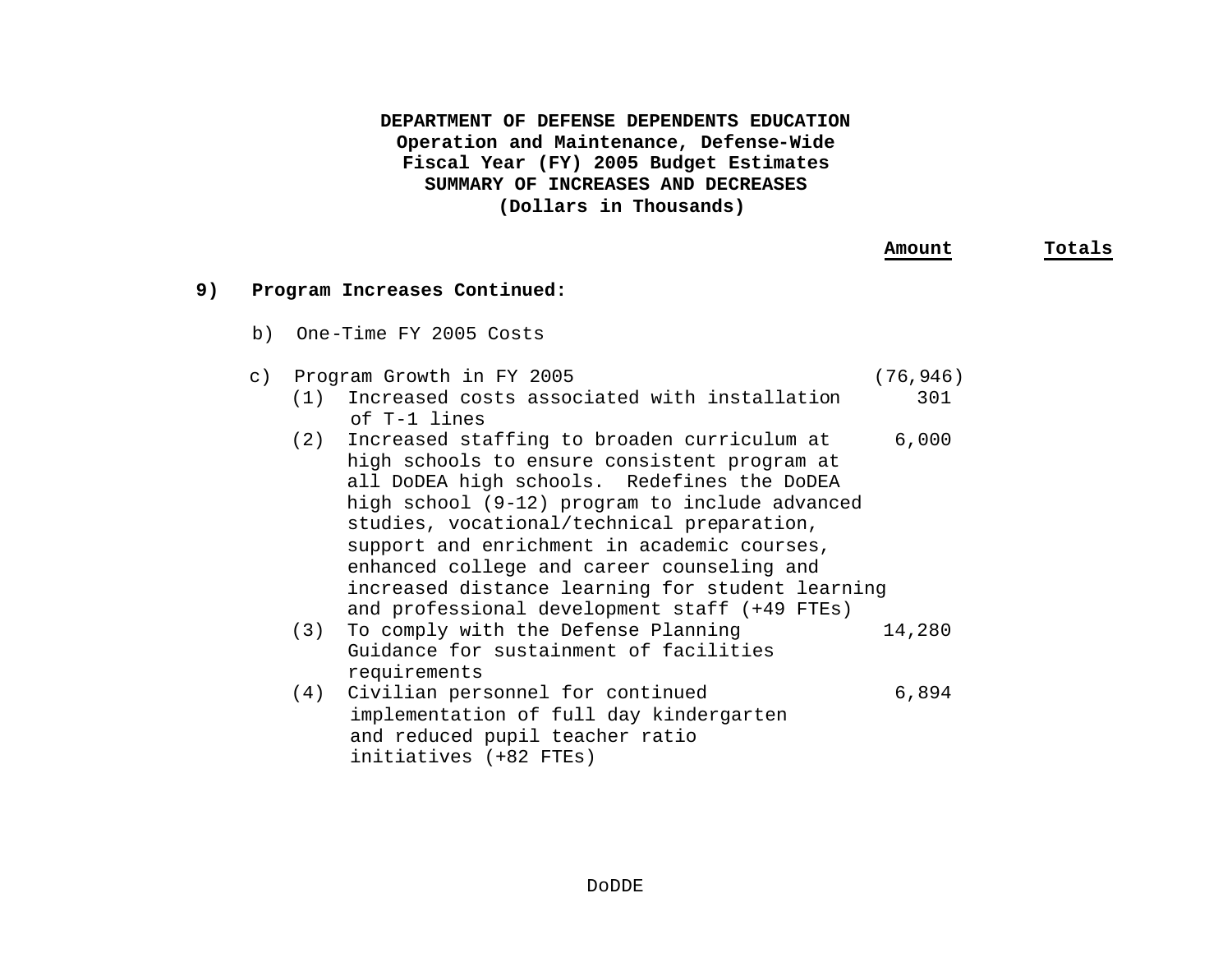|     |                                                                                                                                                                                                                                                                                                                                                                                                                                  | Amount | Totals |
|-----|----------------------------------------------------------------------------------------------------------------------------------------------------------------------------------------------------------------------------------------------------------------------------------------------------------------------------------------------------------------------------------------------------------------------------------|--------|--------|
| (5) | Anti-Terrorism/Force Protection funding for<br>bus security attendants on school buses<br>operated off guarded military installations<br>overseas and site surveys                                                                                                                                                                                                                                                               | 271    |        |
| (6) | Additional textbook implementation buys for<br>Math/Music and associated freight charges                                                                                                                                                                                                                                                                                                                                         | 8,717  |        |
| (7) | Provides required staffing, supplies, and<br>equipment at Fort Stewart, GA for Army<br>Residential Communities Initiative (RCI)<br>$(+23$ FTEs)                                                                                                                                                                                                                                                                                  | 2,300  |        |
| (8) | Domestic violence and family counseling                                                                                                                                                                                                                                                                                                                                                                                          | 20,000 |        |
| (9) | Civilian pay adjustment to reflect<br>increased disability compensation                                                                                                                                                                                                                                                                                                                                                          | 701    |        |
|     | (10) Funding transforms the delivery of family<br>assistance programs and establishes a toll-free<br>and on-line assistance program<br>(militaryonesource.com) to support troops and<br>families 24 hour a day/7 day a week. This<br>program accommodates high PERSTEMPO and<br>frequent deployments, and reaches 1.3 million<br>active duty and 1.2 Reserve Component members<br>and their families. This service is a critical | 400    |        |
|     | link to reaching the two-thirds of the military                                                                                                                                                                                                                                                                                                                                                                                  |        |        |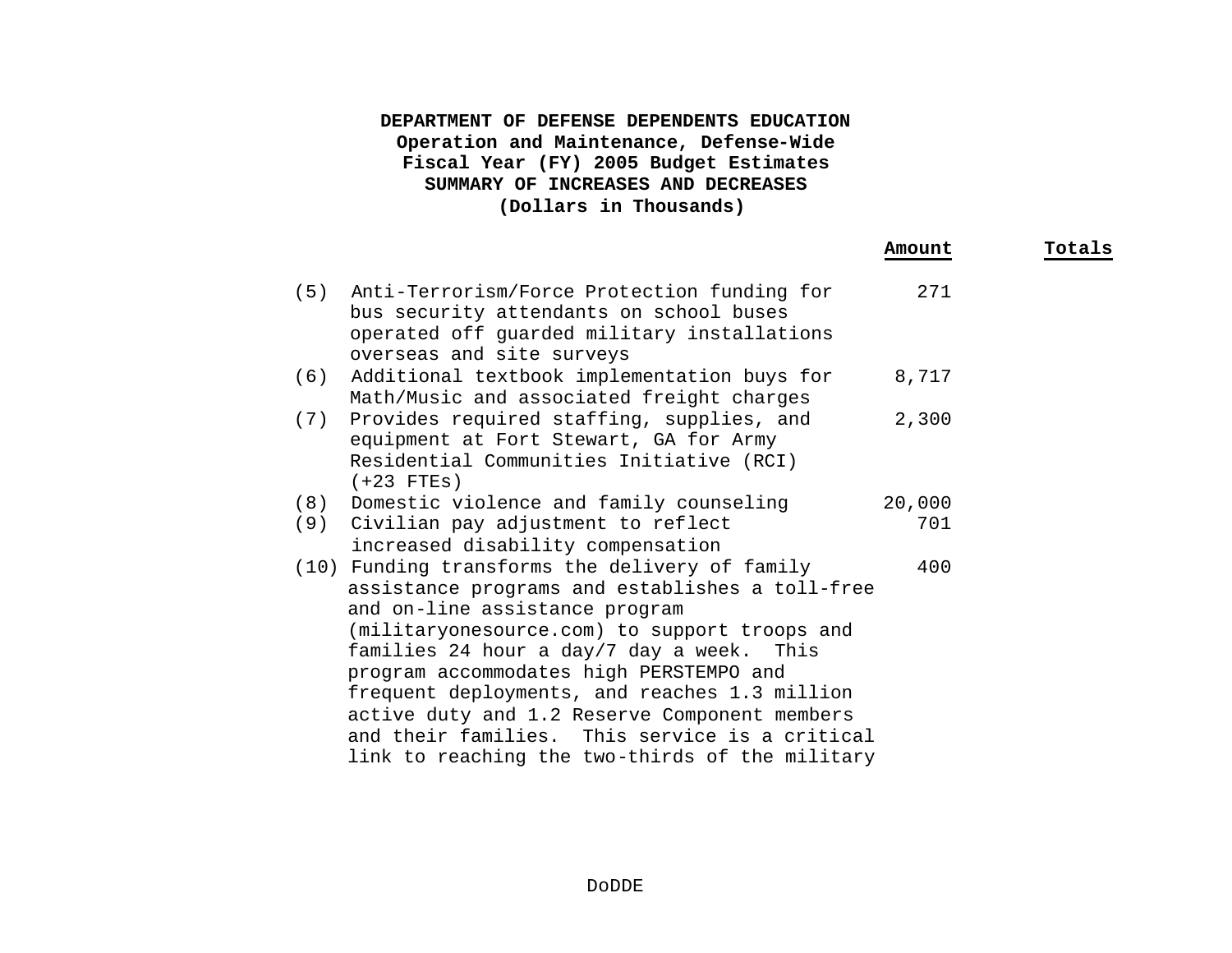|     | DEPARTMENT OF DEFENSE DEPENDENTS EDUCATION<br>Operation and Maintenance, Defense-Wide<br>Fiscal Year (FY) 2005 Budget Estimates<br>SUMMARY OF INCREASES AND DECREASES<br>(Dollars in Thousands)                  | Amount                                                 | Totals     |
|-----|------------------------------------------------------------------------------------------------------------------------------------------------------------------------------------------------------------------|--------------------------------------------------------|------------|
|     |                                                                                                                                                                                                                  |                                                        |            |
|     | that reside off the installation and the<br>Reserve Components that are taking an<br>increasing active role in providing defense on<br>a world-wide basis.                                                       |                                                        |            |
|     | (11) Improve spouse employment program and increase<br>availability of training opportunities and<br>career development programs for spouses.                                                                    | 964                                                    |            |
|     | (12) Demonstration projects to improve the<br>effectiveness of the domestic violence<br>and family counseling program                                                                                            | 1,695                                                  |            |
|     | (13) Spouse Certification Training                                                                                                                                                                               | 10,000                                                 |            |
|     | (14) Other miscellaneous adjustments (+ 1 FTE)                                                                                                                                                                   | 4,423                                                  |            |
| 10) | Program Decreases                                                                                                                                                                                                |                                                        | $-143,769$ |
|     | a) One-Time FY 2004 Congressional Adjustments (Distri) (-12,662)<br>(1) Math and Tech Teachers Development<br>(2) Galena IDEA<br>(3) Lewis Center for Education Research<br>(4) Jason Foundation<br>$(5)$ i-SAFE | $-1,013$<br>$-5,065$<br>$-3,039$<br>$-810$<br>$-1,013$ |            |

(6) Technology in Military Schools -506 (7) Professional Development (Dyslexia) -1,216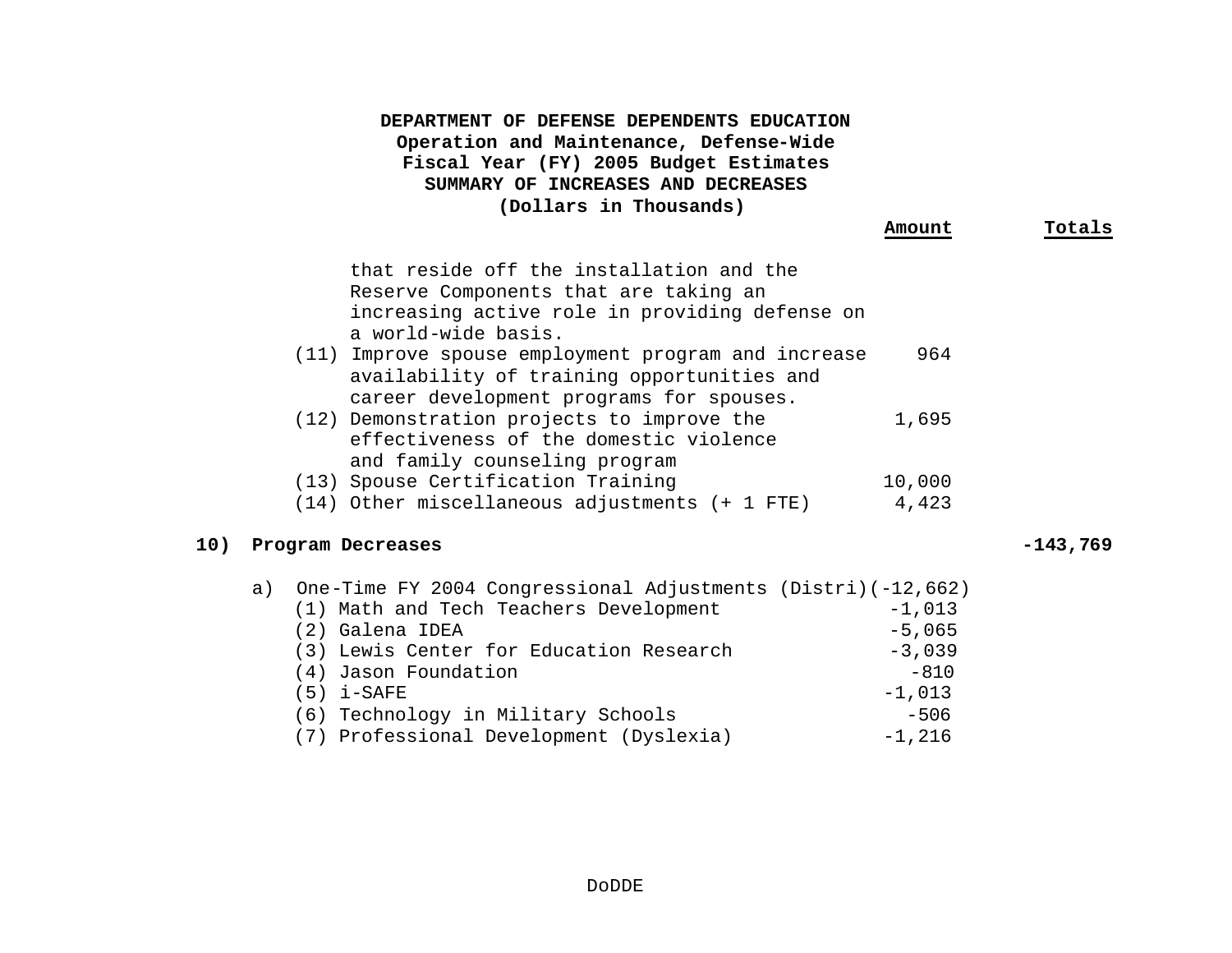|    |                                                                                                                                                                                   | Amount                | Totals |
|----|-----------------------------------------------------------------------------------------------------------------------------------------------------------------------------------|-----------------------|--------|
| b) | One-Time FY 2004 Congressional Adjustments(Undist) (-57,854)<br>(1) Impact Aid<br>(2) Impact Aid-Children with Disabilities                                                       | $-30,390$<br>$-5,065$ |        |
|    | (3) Unobligated Balances                                                                                                                                                          | $-113$                |        |
|    | (4) Family Advocacy Program                                                                                                                                                       | $-22,286$             |        |
|    | c) One-Time FY 2004 Congressional Adjustments G.P. (-5,572)                                                                                                                       |                       |        |
|    | Grant to Public Schools<br>(1)                                                                                                                                                    | $-5,572$              |        |
|    | d) Program Decreases in FY 2005                                                                                                                                                   | $(-67, 681)$          |        |
|    | (1) One less paid day                                                                                                                                                             | $-1,931$              |        |
|    | (2) Decrease costs associated with non-<br>recurring requirements for full-day<br>kindergarten and reduced pupil-teacher                                                          | $-4,735$              |        |
|    | ratio initiatives<br>(3) Across the board adjustments to offset<br>pay raises, sustainment, restoration<br>and modernization program, curriculum<br>and other program adjustments | $-61,015$             |        |

**FY 2005 Budget Request 1,761,852**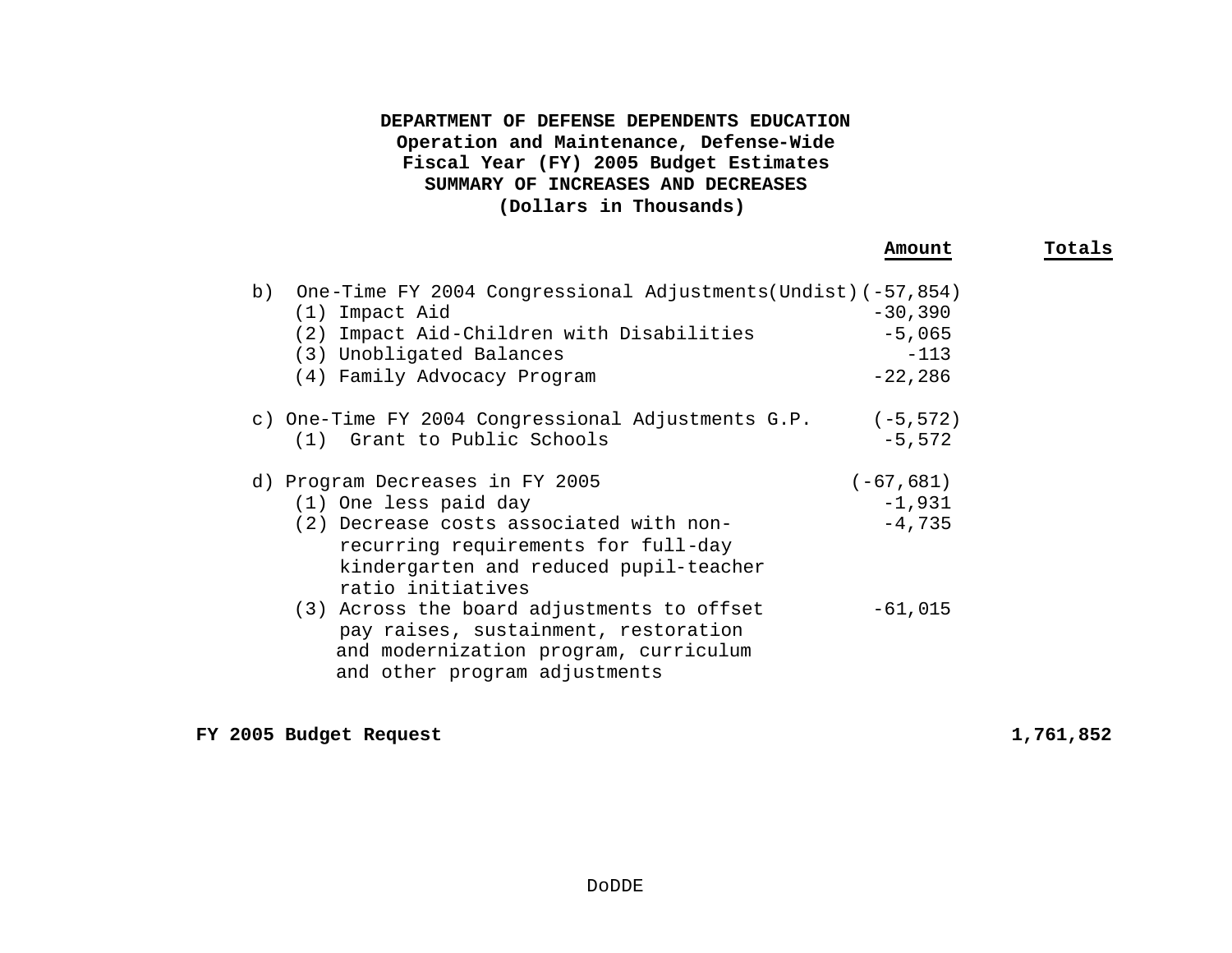# **DEPARTMENT OF DEFENSE DEPENDENTS EDUCATION Operation and Maintenance, Defense-Wide Fiscal Year (FY) 2005 Budget Estimates Manpower Changes in Full-Time Equivalent Fiscal Years 2003-2005**

|                                     |           | Foreign National |          |        |  |
|-------------------------------------|-----------|------------------|----------|--------|--|
|                                     | US Direct | Direct           | Indirect |        |  |
|                                     | Hire      | Hire             | Hire     | Total  |  |
|                                     |           |                  |          |        |  |
| FY 2003 Full-Time Equivalents<br>1. | 13,146    | 87               | 239      | 13,472 |  |
| Enrollment/Staffing Changes         | 383       | 5                | 19       | 407    |  |
| FY 2004 Full-Time Equivalents<br>2. | 13,529    | 92               | 258      | 13,879 |  |
| Enrollment/Staffing Changes         | 155       |                  |          | 155    |  |
| 3.<br>FY 2005 Full-Time Equivalents | 13,684    | 92               | 258      | 14,034 |  |
| SUMMARY<br>4.                       |           |                  |          |        |  |
| FY 2003                             |           |                  |          |        |  |
| O&M Total                           | 13,146    | 87               | 239      | 13,472 |  |
| Direct Funded                       | 13,146    | 87               | 239      | 13,472 |  |
| Reimbursable Funded                 |           |                  |          |        |  |
| Component Total                     | 13,146    | 87               | 239      | 13,472 |  |
| Direct Funded                       | 13,146    | 87               | 239      | 13,472 |  |
| Reimbursable Funded                 |           |                  |          |        |  |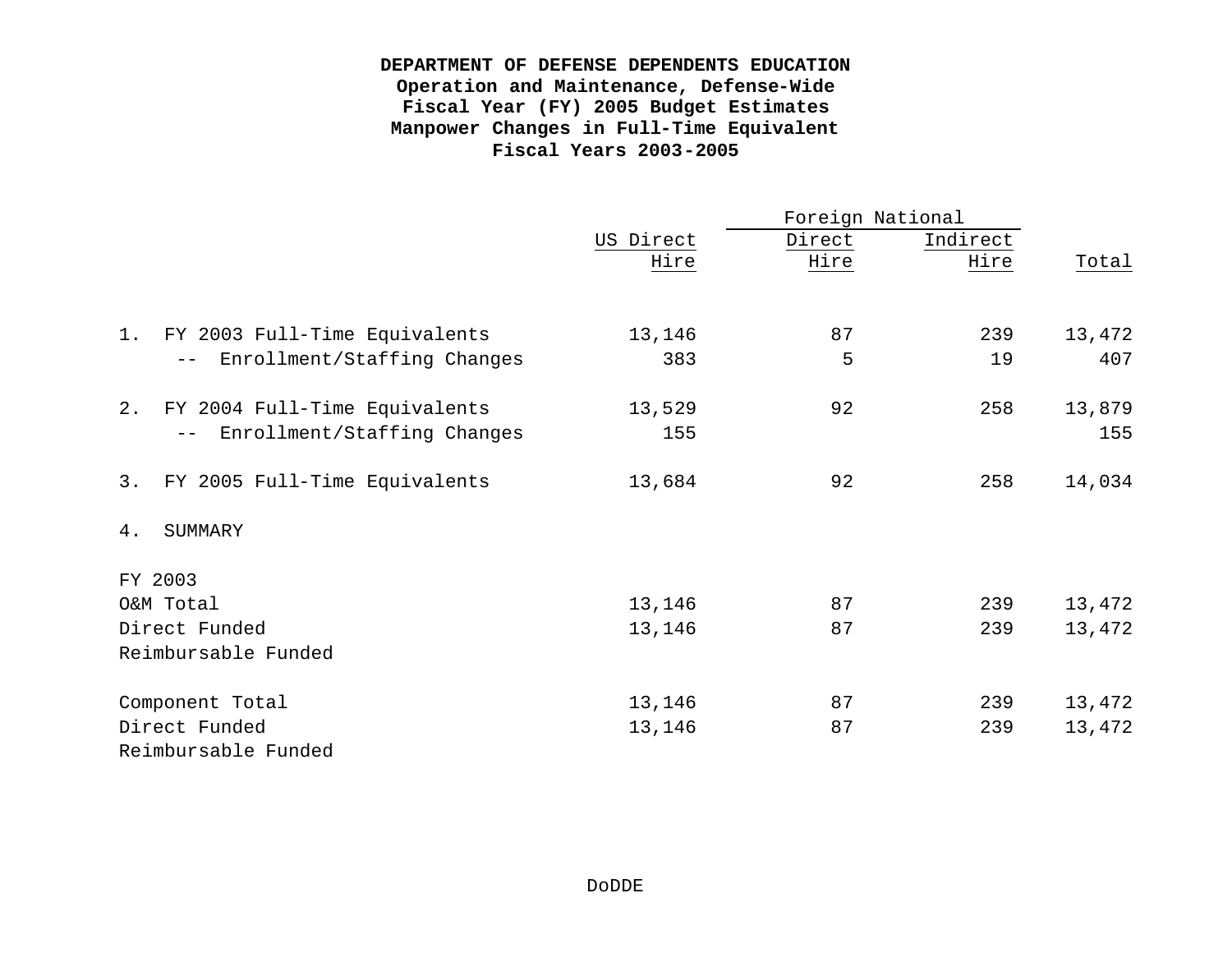# **DEPARTMENT OF DEFENSE DEPENDENTS EDUCATION Operation and Maintenance, Defense-Wide Fiscal Year (FY) 2005 Budget Estimates Manpower Changes in Full-Time Equivalent Fiscal Years 2003-2005**

|                        |           | Foreign National |          |        |
|------------------------|-----------|------------------|----------|--------|
|                        | US Direct | Direct           | Indirect |        |
|                        | Hire      | Hire             | Hire     | Total  |
| SUMMARY (CONTINUATION) |           |                  |          |        |
| FY 2004                |           |                  |          |        |
| O&M Total              | 13,529    | 92               | 258      | 13,879 |
| Direct Funded          | 13,529    | 92               | 258      | 13,879 |
| Reimbursable Funded    |           |                  |          |        |
| Component Total        | 13,529    | 92               | 258      | 13,879 |
| Direct Funded          | 13,529    | 92               | 258      | 13,879 |
| Reimbursable Funded    |           |                  |          |        |
| FY 2005                |           |                  |          |        |
| O&M Total              | 13,684    | 92               | 258      | 14,034 |
| Direct Funded          | 13,684    | 92               | 258      | 14,034 |
| Reimbursable Funded    |           |                  |          |        |
| Component Total        | 13,684    | 92               | 258      | 14,034 |
| Direct Funded          | 13,684    | 92               | 258      | 14,034 |
| Reimbursable Funded    |           |                  |          |        |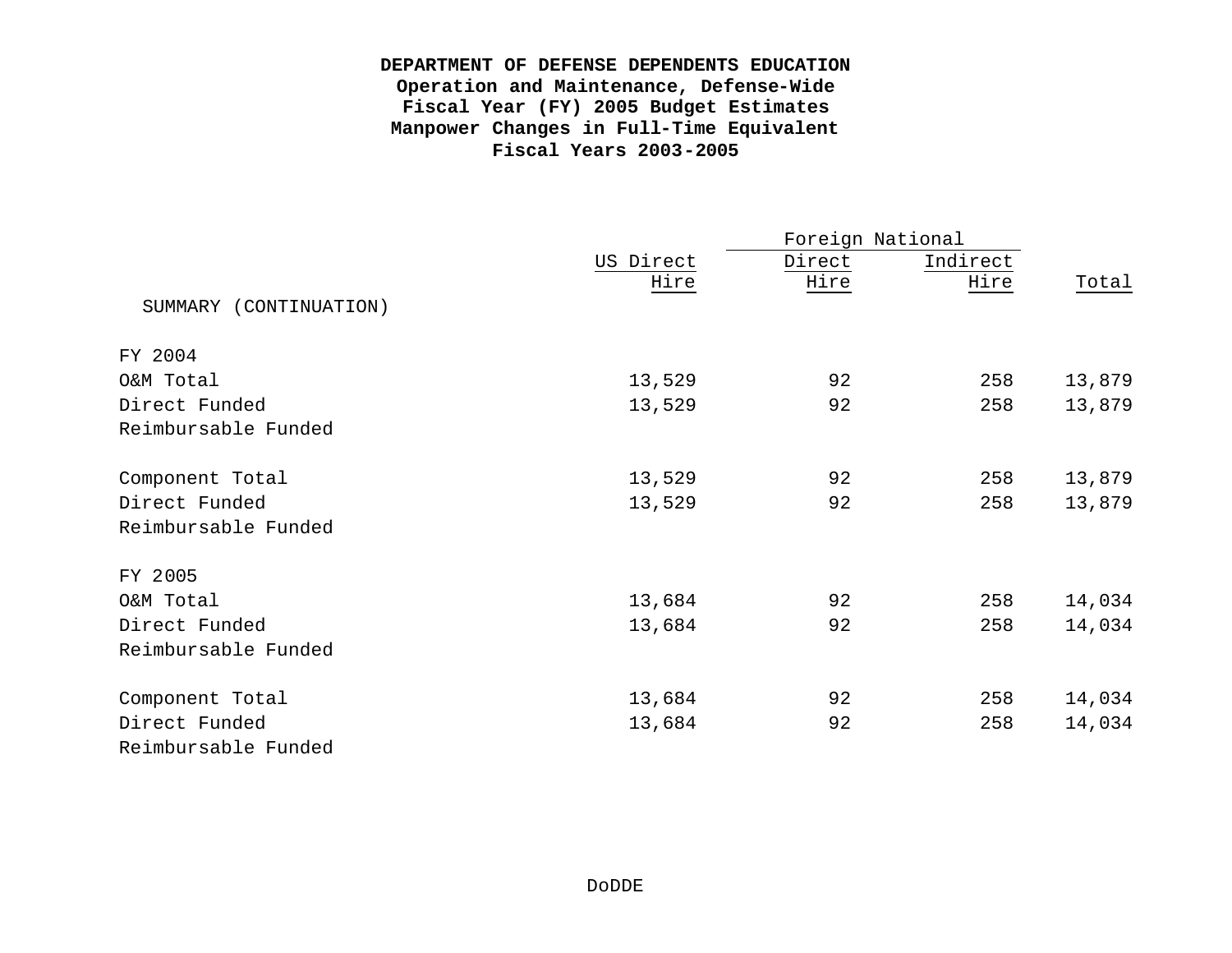#### **OPERATION AND MAINTENANCE, DEPARTMENT OF DEFENSE DEPENDENTS EDUCATION PERSONNEL SUMMARY**

|                                              |              |              |              |              | Change                              | Change | Change |
|----------------------------------------------|--------------|--------------|--------------|--------------|-------------------------------------|--------|--------|
|                                              | FY 2003      | FY 2004      | FY 2005      | FY 2006      | FY 03/FY 04 FY 04/FY 05 FY 05/FY 06 |        |        |
| Active Military End Strength (E/S) Total     |              |              |              |              |                                     |        |        |
| Officer                                      | $\mathbf{1}$ | $\mathbf{1}$ | $\mathbf{1}$ | $\mathbf{1}$ |                                     |        |        |
| Enlisted                                     |              |              |              |              |                                     |        |        |
| Civilian End Strength (Total)                | 15,942       | 15,871       | 16,103       | 16,073       | $-71$                               | 232    | $-30$  |
| U.S. Direct Hire                             | 15,616       | 15,521       | 15,753       | 15,723       | $-95$                               | 232    | $-30$  |
| Foreign National Direct Hire                 | 87           | 92           | 92           | 92           | 5                                   |        |        |
| Total Direct Hire                            | 15,703       | 15,613       | 15,845       | 15,815       | $-90$                               | 232    | $-30$  |
| Foreign National Indirect Hire               | 239          | 258          | 258          | 258          | 19                                  |        |        |
| Active Military Average Strength (A/S) Total |              |              |              |              |                                     |        |        |
| Officer                                      | $\mathbf{1}$ | 1            | $\mathbf{1}$ | $\mathbf{1}$ |                                     |        |        |
| Enlisted                                     |              |              |              |              |                                     |        |        |
| Civilian FTEs (Total)                        | 13,472       | 13,879       | 14,034       | 14,011       | 407                                 | 155    | $-23$  |
| U.S. Direct Hire                             | 13,146       | 13,529       | 13,684       | 13,661       | 383                                 | 155    | $-23$  |
| Foreign National Direct Hire                 | 87           | 92           | 92           | 92           | 5                                   |        |        |
| Total Direct Hire                            | 13,233       | 13,621       | 13,776       | 13,753       | 388                                 | 155    | $-23$  |
| Foreign National Indirect Hire               | 239          | 258          | 258          | 258          | 19                                  |        |        |
| <b>OUTYEAR SUMMARY</b>                       | FY 2007      | FY 2008      | FY 2009      | FY 2010      |                                     |        |        |
| Military End Strength                        | 1            | 1            | 1            | $\mathbf{1}$ |                                     |        |        |
| Civilian FTEs                                | 14,011       | 14,011       | 14,011       | 14,011       |                                     |        |        |

The change in FTEs from FY 2004 to FY 2005 is the result of increased staffing to ensure consistent programs in all DoDEA high schools (+49 FTEs), the continued implementation of full day kindergarten/reduced pupil teacher ratio initiatives (+82 FTEs), to support the Residential Communities Initiative at Fort Stewart and Fort Bragg (23 FTEs-only in FY 05), and staffing rebaselining to meet application of curriculum staffing standards in support of student enrollment (1 FTEs).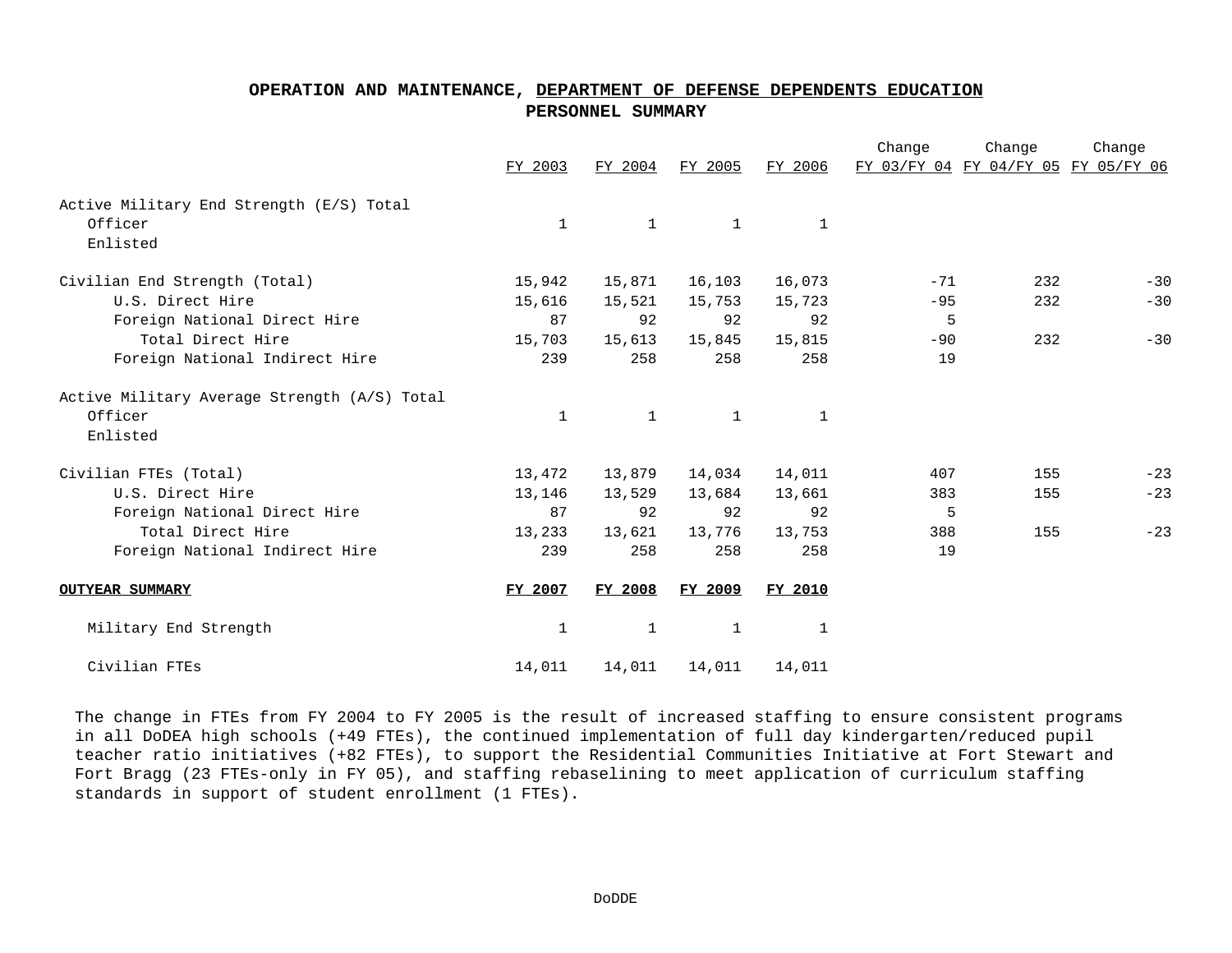#### **DEPARTMENT OF DEFENSE DEPENDENTS EDUCATION Operation and Maintenance, Defense-Wide Fiscal Year (FY) 2005 Budget Estimates SUMMARY OF PRICE AND PROGRAM GROWTH**

|     |                                             | (Dollars in Thousands) |                                        |         |                       |              |             |                                 |              |             |                   |                     |
|-----|---------------------------------------------|------------------------|----------------------------------------|---------|-----------------------|--------------|-------------|---------------------------------|--------------|-------------|-------------------|---------------------|
|     |                                             | Total                  |                                        |         | Price Growth<br>Total |              |             |                                 | Price Growth |             |                   | Total               |
|     |                                             | FY 2003<br>Actuals     | For. Curr.<br>Rate Diff Percent Amount |         |                       | Program      | FY 2004     | For. Curr.<br>Rate Diff Percent |              | Amount      | Program<br>Growth | FY 2005<br>Estimate |
|     |                                             |                        |                                        |         |                       | Growth       | Estimate    |                                 |              |             |                   |                     |
|     | CIVILIAN PERSONNEL COMPENSATION             |                        |                                        |         |                       |              |             |                                 |              |             |                   |                     |
| 101 | Executive, General and Special Schedules    | 942,598                |                                        | 3.2%    | 30,167                | 31,054       | 1,003,819   |                                 | 3.9%         | 39,064      | 16,410            | 1,059,293           |
| 103 | Wage Board                                  | 15,300                 |                                        | 3.4%    | 522                   | (966)        | 14,856      |                                 | 3.7%         | 548         | (202)             | 15,202              |
| 104 | Foreign National Direct Hire (FNDH)         | 2,527                  | 398                                    | 2.6%    | 66                    | (192)        | 2,799       | 33                              | 2.0%         | 57          | 139               | 3,028               |
| 106 | Benefits to Former Employees                | 374                    |                                        |         | $\overline{4}$        | 35           | 413         |                                 |              | 9           | $\mathsf{O}$      | 422                 |
| 106 | Benefits to Former Employees (CSRS&FEHB)    | $\Omega$               |                                        |         | $\Omega$              | $\Omega$     | $\Omega$    |                                 |              | $\Omega$    | $\Omega$          | $\Omega$            |
| 107 | Civilian Voluntary Separation Incentive     | $\Omega$               |                                        |         | $\mathbf 0$           | $\mathbf 0$  | $\Omega$    |                                 |              | $\mathbf 0$ | $\mathbf 0$       | 0                   |
| 110 | Unemployment Compensation                   | $\Omega$               |                                        |         | $\mathbf 0$           | $\mathbf{0}$ | $\Omega$    |                                 |              | $\Omega$    | $\mathbf 0$       | $\Omega$            |
|     | Disability Compensation                     | 1,248                  |                                        |         | 147                   | 194          | 1,589       |                                 |              | 50          | 701               | 2,340               |
| 199 | TOTAL CIVILIAN PERSONNEL COMPENSATION       | 962,047                | 398                                    |         | 30,906                | 30,125       | 1,023,476   | 33                              |              | 39,728      | 17,048            | 1,080,285           |
|     | TRAVEL                                      |                        |                                        |         |                       |              |             |                                 |              |             |                   |                     |
| 308 | Travel of Persons                           | 81,948                 | 7,520                                  | 1.1%    | 1,065                 | (4, 560)     | 85,973      | 645                             | 1.5%         | 1,148       | (8, 628)          | 79,138              |
| 399 | TOTAL TRAVEL                                | 81,948                 | 7,520                                  |         | 1,065                 | (4, 560)     | 85,973      | 645                             |              | 1,148       | (8, 628)          | 79,138              |
|     | STOCK FUND SUPPLIES & MATERIALS PURCHASES   |                        |                                        |         |                       |              |             |                                 |              |             |                   |                     |
| 411 | Army Managed Supplies and Materials         |                        |                                        | 9.2%    |                       |              |             |                                 | $-1.5%$      |             |                   |                     |
| 412 | Navy Managed Supplies and Materials         | $\mathbf 0$            | $\mathbf 0$                            | 9.6%    | $\mathbf 0$           | 0            | $\mathbf 0$ | $\mathbf 0$                     | 2.4%         | $\mathsf 0$ | $\mathsf{O}$      |                     |
| 413 | Marine Corps Managed Supplies and Materials |                        |                                        |         |                       |              |             |                                 |              |             |                   |                     |
| 414 | Air Force Managed Supplies and Materials    |                        |                                        | 10.3%   |                       |              |             |                                 | 3.78%        |             |                   |                     |
| 416 | GSA Managed Supplies and Materials          |                        |                                        | 1.1%    |                       |              |             |                                 | 1.5%         |             |                   |                     |
| 499 | TOTAL STOCK FUND SUPPLIES AND MAT PURCHASES | $\Omega$               | $\Omega$                               |         | $\Omega$              | $\Omega$     | $\Omega$    | $\mathbf 0$                     |              | $\Omega$    | $\mathbf 0$       |                     |
|     | STOCK FUND EQUIPMENT PURCHASES              |                        |                                        |         |                       |              |             |                                 |              |             |                   |                     |
| 502 | Army Stock Fund Equipment                   |                        |                                        | 9.2%    |                       |              |             |                                 | 4.5%         |             |                   |                     |
| 503 | Navy Stock Fund Equipment                   |                        |                                        | 9.6%    |                       |              |             |                                 | 6.1%         |             |                   |                     |
| 504 | Marine Corps Stock Fund Equipment           |                        |                                        |         |                       |              |             |                                 |              |             |                   |                     |
| 505 | Air Force Stock Fund Equipment              |                        |                                        | 10.3%   |                       |              |             |                                 | 18.3%        |             |                   |                     |
| 507 | GSA Managed Equipment                       |                        |                                        | 1.1%    |                       |              |             |                                 | 1.5%         |             |                   |                     |
| 599 | TOTAL STOCK FUND EQUIPMENT PURCHASES        |                        |                                        |         |                       |              |             |                                 | $\mathsf{O}$ |             |                   |                     |
|     | FINANCIAL OPERATIONS                        |                        |                                        |         |                       |              |             |                                 |              |             |                   |                     |
| 673 | Defense Finance & Accounting Services       | 3,775                  | 19                                     | $-4.5%$ | 536                   | 1,428        | 5,758       | $\mathbf 0$                     | 2.43%        | 244         | (101)             | 5,901               |
|     | TOTAL FINANCIAL OPERATIONS                  | 3.775                  | 19                                     |         | 536                   | 1,428        | 5.758       | $\Omega$                        |              | 244         | (101)             | 5,901               |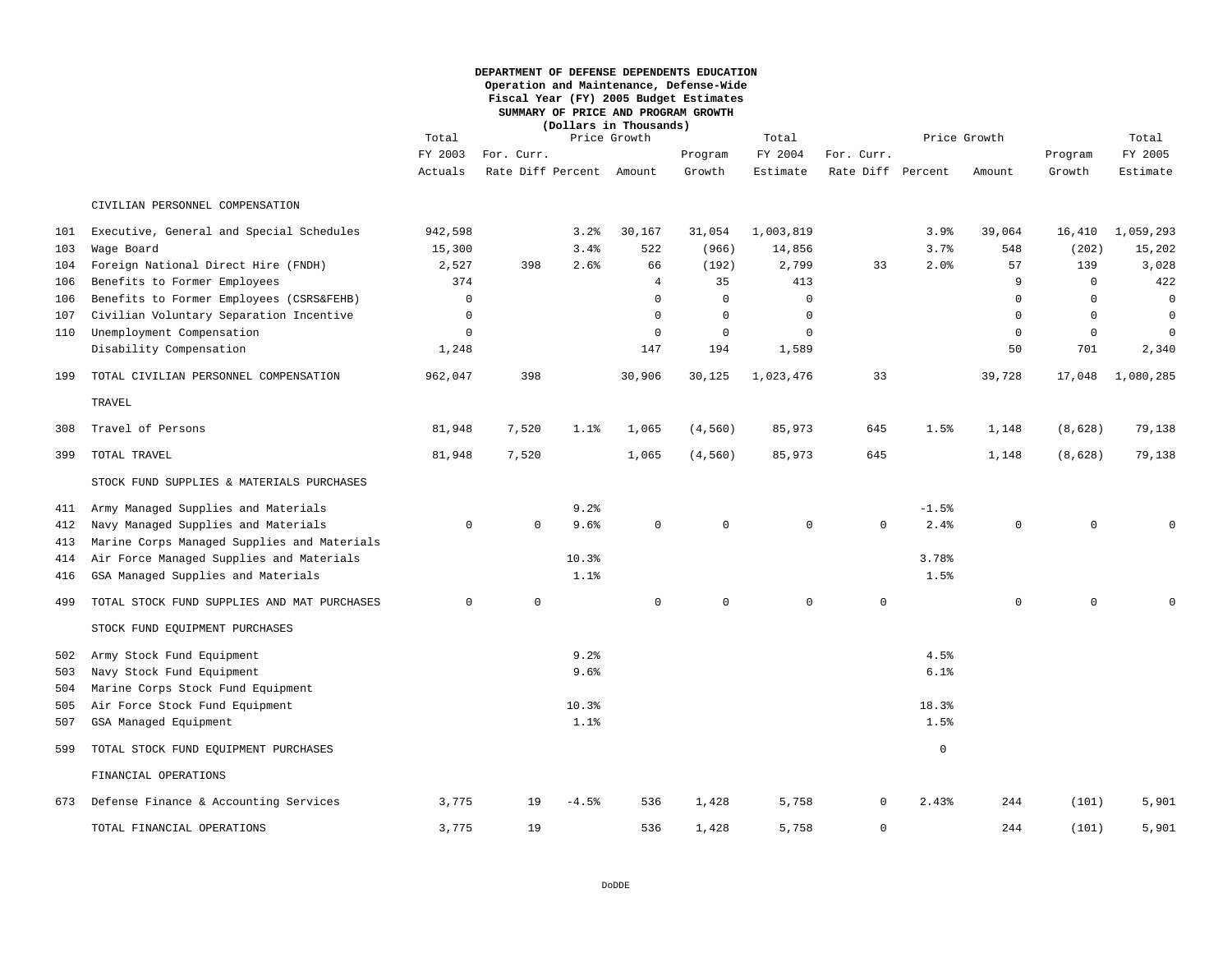#### **DEPARTMENT OF DEFENSE DEPENDENTS EDUCATION Operation and Maintenance, Defense-Wide Fiscal Year (FY) 2005 Budget Estimates SUMMARY OF PRICE AND PROGRAM GROWTH**

|     |                                              | Total       | (Dollargein Thousands) |          |             | Total       |             | Price Growth      |          |             |                     | Total                   |  |
|-----|----------------------------------------------|-------------|------------------------|----------|-------------|-------------|-------------|-------------------|----------|-------------|---------------------|-------------------------|--|
|     |                                              | FY 2003     | For. Curr.             |          |             | Program     | FY 2004     | For. Curr.        |          |             | Program             | FY 2005                 |  |
|     |                                              | Actuals     | Rate Diff Percent      |          | Amount      | Growth      | Estimate    | Rate Diff Percent |          | Amount      | Growth              | Estimate                |  |
|     | TRANSPORTATION                               |             |                        |          |             |             |             |                   |          |             |                     |                         |  |
| 705 | AMC SAAM                                     |             |                        | 11.0%    |             |             |             |                   |          |             |                     |                         |  |
| 703 | AMC Channel Cargo                            |             |                        | 0.4%     |             |             |             |                   | $-62.4%$ |             |                     |                         |  |
| 718 | MTMC Liner Ocean Transportation              | $\mathbf 0$ |                        | $-8.4%$  | $\mathbf 0$ | $\mathbf 0$ | $\mathsf 0$ |                   | $-10.4%$ | $\mathbf 0$ | $\mathsf{O}\xspace$ | $\Omega$                |  |
| 719 | MTMC Cargo Operations (Port Handling)        |             |                        | $-38.3%$ |             |             |             |                   | 33.3%    |             |                     |                         |  |
| 725 | MTMC (Other)                                 |             |                        |          |             |             |             |                   |          |             |                     |                         |  |
| 771 | Commercial Transportation                    | 18,646      | 484                    | 1.1%     | 243         | 3,795       | 23,168      | 71                | 1.3%     | 331         | (2, 225)            | 21,345                  |  |
| 799 | TOTAL TRANSPORTATION                         | 18,646      | 484                    |          | 243         | 3,795       | 23,168      | 71                |          | 331         | (2, 225)            | 21,345                  |  |
|     | OTHER PURCHASES                              |             |                        |          |             |             |             |                   |          |             |                     |                         |  |
| 901 | Foreign Nat'l Indirect Hire (FNIH)           | 5,938       | 1,087                  |          | 140         | 161         | 7,326       | 92                |          | 237         | (221)               | 7,434                   |  |
| 902 | Separation Liability (FNIH)                  | $\mathbf 0$ | $\mathbf 0$            |          | $\mathbf 0$ | $\mathbf 0$ | $\mathbf 0$ | $\mathbf 0$       |          | $\mathbf 0$ | $\mathbf 0$         | $\Omega$                |  |
| 912 | Rental Payments to GSA (SLUC)                | 2,563       | $\mathbf 0$            | 2.1%     | 44          | 840         | 3,447       | $\mathbf 0$       | 1.7%     | 52          | $\overline{4}$      | 3,503                   |  |
| 913 | Purchased Utilities                          | 16,668      | 1,517                  | 1.1%     | 217         | 916         | 19,318      | 137               | 1.5%     | 269         | (1, 111)            | 18,613                  |  |
| 914 | Purchased Communications                     | 22,058      | 351                    | 1.1%     | 287         | (2, 217)    | 20,479      | 41                | 1.5%     | 268         | (853)               | 19,935                  |  |
| 915 | Rents (Non-GSA)                              | 10,572      | 1,827                  | 1.1%     | 138         | (334)       | 12,203      | 178               | 1.5%     | 160         | (1,002)             | 11,539                  |  |
| 917 | Postal Services (NSPS)                       | 258         | $\overline{4}$         |          | $\mathbf 0$ | 55          | 317         | $\mathbf 0$       |          | $\mathbf 0$ | $\Omega$            | 317                     |  |
| 920 | Supplies and Materials                       | 64,995      | 281                    | 1.1%     | 844         | (21, 362)   | 44,758      | 33                | 1.5%     | 583         | (19, 205)           | 26,169                  |  |
| 921 | Printing and Reproduction                    | 2,097       | 75                     | 1.1%     | 27          | 133         | 2,332       | 8                 | 1.5%     | 31          | 110                 | 2,481                   |  |
| 922 | Equipment Maintenance by Contract            | 11,218      | 425                    | 1.1%     | 145         | (281)       | 11,507      | 37                | 1.5%     | 165         | (347)               | 11,362                  |  |
| 923 | Facility Maintenance by Contract             | 71,954      | 6,896                  | 1.1%     | 936         | (5, 439)    | 74,347      | 679               | 1.5%     | 967         | 9,757               | 85,750                  |  |
| 925 | Equipment Purchases                          | 19,822      | 54                     | 1.1%     | 258         | (746)       | 19,388      | $\mathbf{1}$      | 1.5%     | 251         | (6, 885)            | 12,755                  |  |
| 926 | Other Overseas Purchases                     | $\mathbf 0$ | $\mathbf 0$            | 1.1%     | $\mathbf 0$ | $\mathbf 0$ | $\mathsf 0$ | 0                 |          | $\mathsf 0$ | $\mathbf 0$         | $\overline{0}$          |  |
| 931 | Contract Consultants                         | $\mathbf 0$ | $\mathbf 0$            | 1.1%     | $\mathbf 0$ | $\Omega$    | $\mathbf 0$ | $\mathbf 0$       | 1.5%     | $\mathbf 0$ | $\Omega$            | 0                       |  |
| 932 | Management and Professional Support Services | 5,277       | $\mathbf{0}$           | 1.1%     | 68          | (5, 345)    | $\Omega$    | $\Omega$          | 1.5%     | $\mathbf 0$ | $\Omega$            | $\overline{0}$          |  |
| 933 | Studies, Analysis, and Evaluations           | 2           | $\mathbf 0$            | 1.1%     | $\mathbf 0$ | $\mathbf 0$ | 2           | 0                 | 1.5%     | 0           | $\mathbf 0$         | $\mathcal{D}$           |  |
| 934 | Engineering and Technical Services           | 834         | $\mathbf 0$            | 1.1%     | 11          | 122         | 967         | $\mathbf 0$       | 1.5%     | 13          | (145)               | 835                     |  |
| 987 | Other Intra-Government Purchases             | 174,115     | 1,082                  | 1.1%     | 2,263       | 130,069     | 307,529     | 98                | 1.5%     | 4,011       | (21, 565)           | 290,073                 |  |
| 988 | Grants                                       | 41,740      | $\mathbf 0$            | 1.1%     | 543         | (1, 783)    | 40,500      | $\mathbf 0$       | 1.5%     | 527         | (41, 027)           |                         |  |
| 989 | Other Contracts                              | 134,588     | 5,643                  | 1.1%     | 1,750       | (37, 241)   | 104,740     | 530               | 1.5%     | 1,361       | (22, 428)           | 84,203                  |  |
| 991 | Foreign Currency Variance                    | $\mathbf 0$ | $\mathbf 0$            | 1.1%     | $\mathbf 0$ | $\mathbf 0$ | $\mathbf 0$ | $\mathbf 0$       | 1.5%     | $\mathbf 0$ | $\mathbf 0$         | $\Omega$                |  |
| 998 | Other Costs                                  | $\Omega$    | $\mathbf 0$            | 1.1%     | $\mathbf 0$ | $\Omega$    | $\mathbf 0$ | $\Omega$          | 1.5%     | $\mathbf 0$ | $\Omega$            | $\Omega$                |  |
|     | Interest Penalty Payments                    | 211         | $\mathsf 0$            | 1.1%     | 3           | (6)         | 208         | $\mathbf 0$       | 1.5%     | 3           | $\mathbf{1}$        | 212                     |  |
| 999 | TOTAL OTHER PURCHASES                        | 584,910     | 19,242                 |          | 7,674       | 57,542      | 669,368     | 1,834             |          | 8,898       | (104, 917)          | 575,183                 |  |
|     | 9999 TOTAL                                   | 1,651,326   | 27,663                 |          | 40,424      | 88,330      | 1,807,743   | 2,583             |          | 50,349      |                     | $(98, 823)$ 1, 761, 852 |  |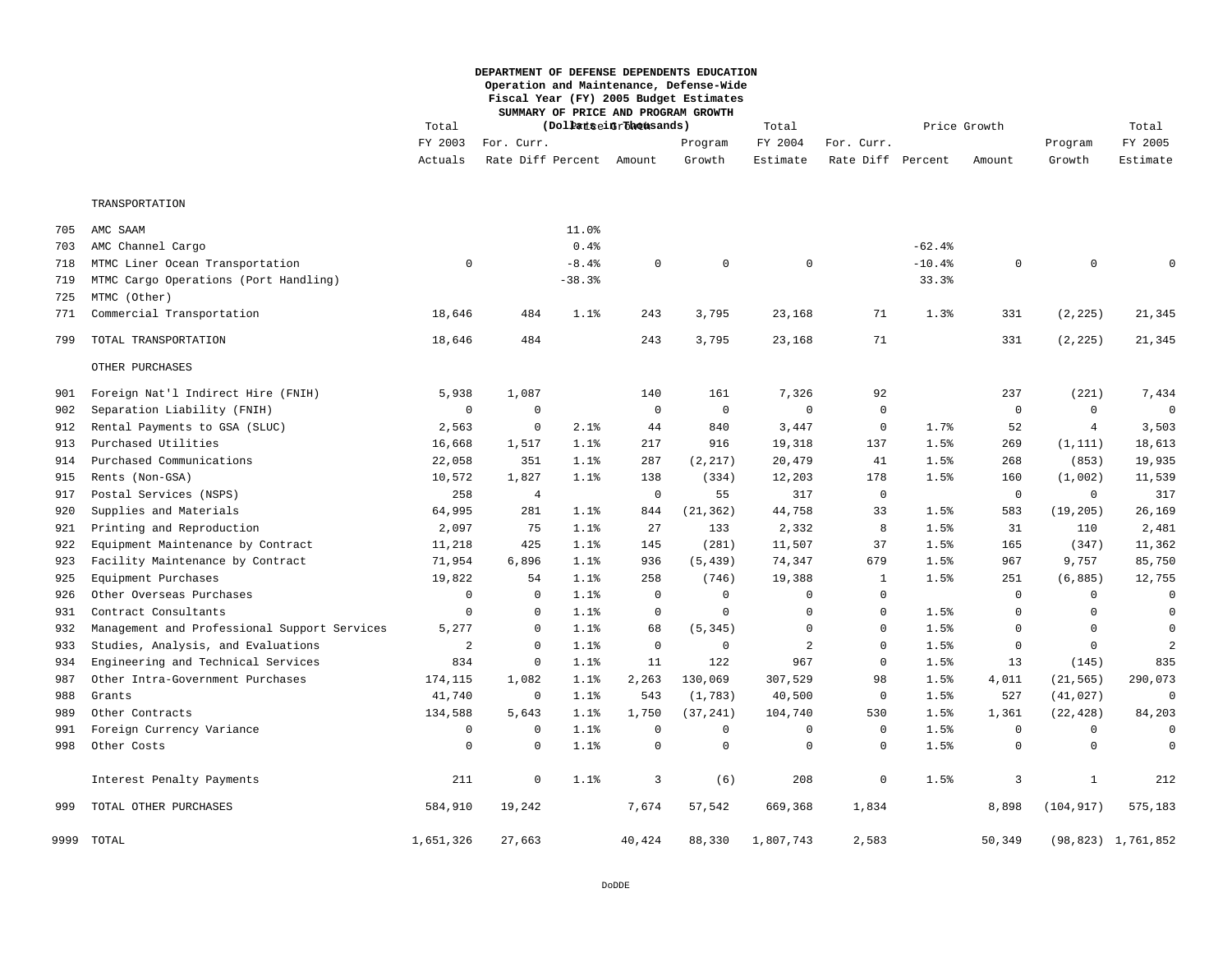#### **I. Description of Operations Financed:**

The missions of the Department of Defense Dependents Education (DoDDE) programs are as stated below:

A. The Department of Defense Education Activity (DoDEA) is comprised of the Management Headquarters, the Consolidated School Support, the Department of Defense Dependents Schools (DoDDS), and the DoD Domestic Dependent Elementary and Secondary Schools (DDESS). The DoDEA provides a world-class education program that inspires and prepares all students in military communities around the world to be successful and responsible citizens in a dynamic global environment. In accomplishing its mission, the DoDEA has developed a Community Strategic Plan (CSP) with goals and benchmarks to ensure high levels of student achievement. These goals drive educational funding and organizational improvements in the DoDEA. The CSP has been the catalyst for changing the teaching and learning process; raising the standard of learning to ensure excellence; creating greater autonomy at the local level in devising methods and strategies to meet the standards; creating a common language for communication among all stakeholders; and creating greater accountability in support of reaching the expected outcomes. The DoDEA budget continues the implementation of a full day kindergarten program in the overseas schools (a program currently exists in the DDESS) and a program to reduce the pupil to teacher ratio from 23:1 to 18:1 in grades 1-3. With the exception of three locations, full implementation of these programs will be completed by FY 2005. The DoDEA budget makes available additional T-1 lines to schools within the system starting in FY 2003 and fully operational in FY 2005. Funding allows DoDEA to redefine the high school (9- 12) program to include advanced studies, vocational/technical preparation, support and enrichment in academic courses, enhanced college and career counseling, and increased distance learning for student learning and professional development of staff. The budget addresses increased staffing for assessment teams to maximize instructional time for students, standardizes curriculum, and provides extensive professional development to special needs educators, regular education classroom teachers, administrators, and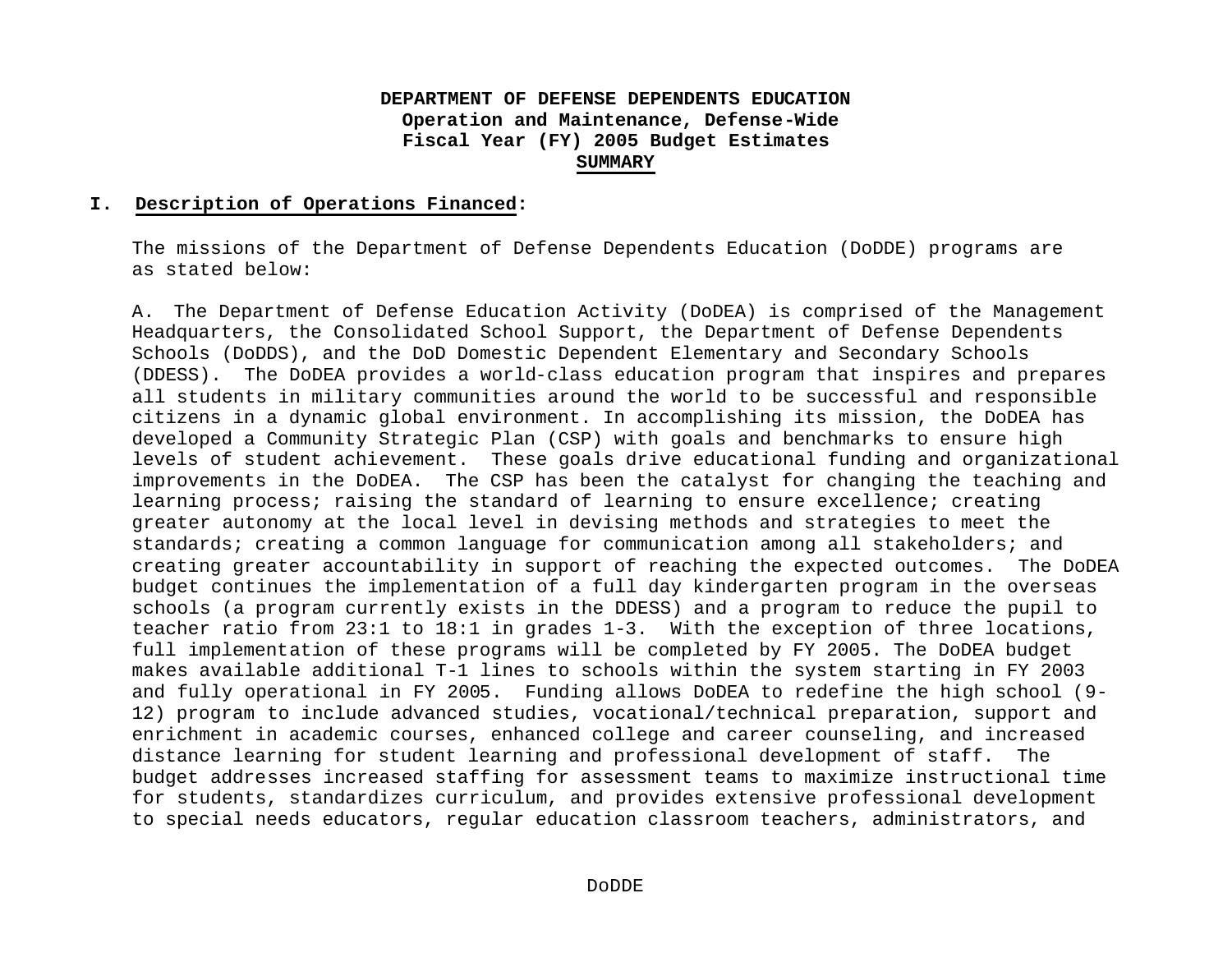#### **I. Description of Operations Financed: (continued)**

parents. The budget satisfies requirements for specialized equipment and furnishings for moderate to severe disabilities and increases staffing to comply with the Individuals with Disabilities Education Act (IDEA) and embrace the President's initiative for the "No Child Left Behind" Reform Act of 2001.

(1) The Management Headquarters is responsible for overseeing, directing and controlling agency activities as well as establishing educational standards, developing agency-wide policy and guidance, monitoring programs and outcomes, providing technical assistance and garnering resources for the DoDEA. In this capacity, Management Headquarters provides educational leadership, support and direction to area directors, district superintendents and school administrators. The Management Headquarters also conducts educational program evaluations, coordinates curriculum materials adoptions, implements educational programs that reflect national trends, and coordinates professional development and accountability profiles. Additionally, Management Headquarters provides counsel to the Under Secretary of Defense (Personnel and Readiness) on matters relating to educational programs.

(2) The Consolidated School Support functions include the streamlined functional areas of personnel administration, financial management, logistics, procurement, information technology, internal review, and manpower management.

(3) The DoDDS operates 152 schools located in Bahrain, Belgium, Cuba, Germany, Greece, Iceland, Italy, Japan, Korea, Netherlands, Portugal, Spain, Turkey, and the United Kingdom. The DoDDS diverse curriculum offerings fully support the DoDEA Community Strategic Plan.

(4) The DDESS operates 67 schools located in Alabama, Georgia, Kentucky, New York, North Carolina, South Carolina, Virginia, Puerto Rico, and Guam. In addition, the DDESS manages special arrangement contracts with local school districts that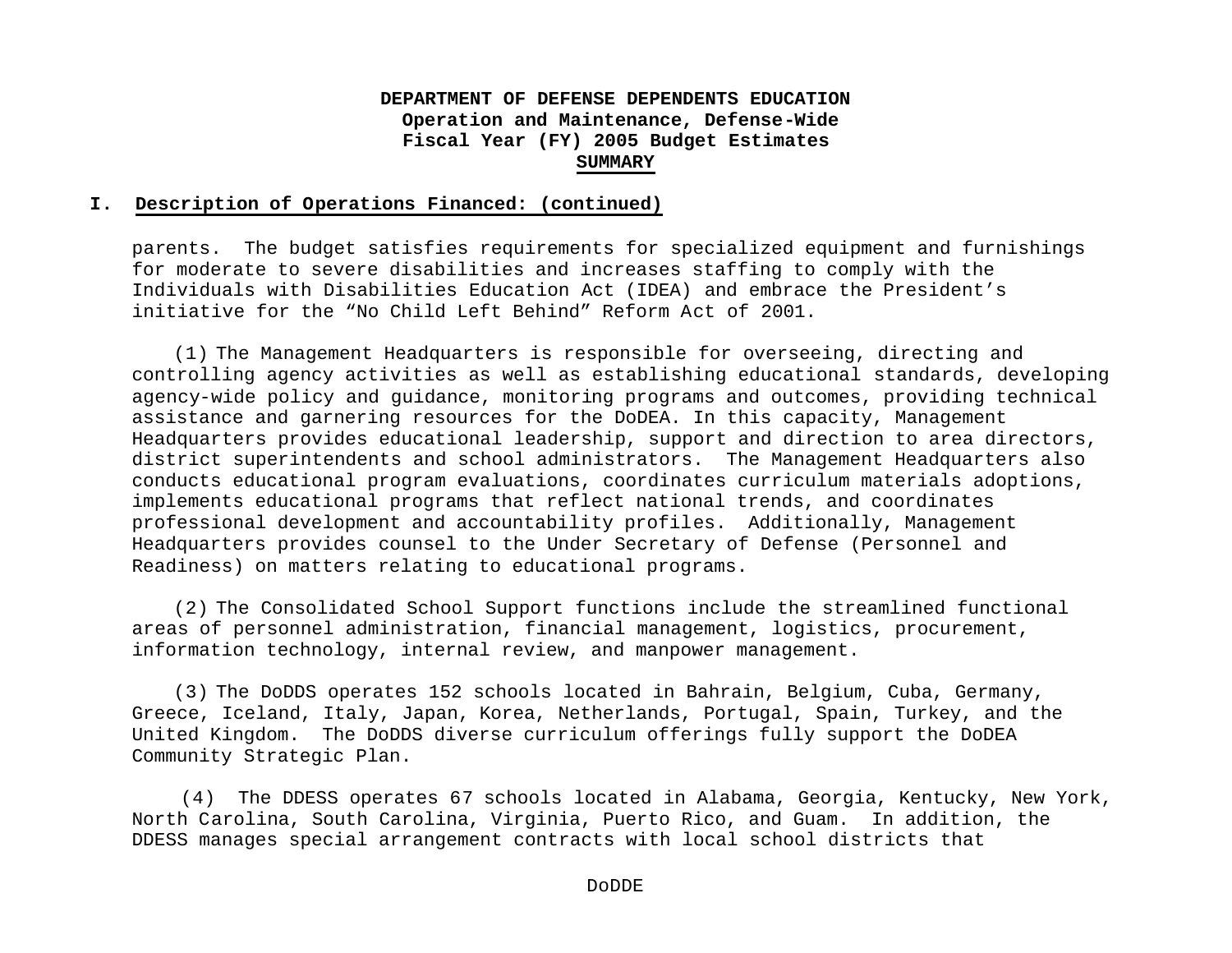#### **I. Description of Operations Financed: (continued)**

provide funds for payment of tuition and transportation services at locations not served by DDESS. Special arrangement contracts are located in Delaware, Kansas, Massachusetts, and New York. The DDESS diverse curriculum offerings fully support the DoDEA Community Strategic Plan.

(5) Based on current information, enrollment is expected to decrease slightly. However, Department of Defense Transformation plans are not reflected herein. Once Transformation plans are determined, impact on DoDEA budgets will be addressed.

B. The Family Advocacy Program (FAP) mission is to:

 (1) Establish, develop, and maintain comprehensive programs for the prevention, identification, and treatment of child and spouse abuse.

 (2) Raise professional awareness of military family violence; foster cooperation among the Services and between military and civilian agencies; and enhance multidisciplinary approaches for addressing the problems associated with family violence.

(3) Collect and analyze abuse incident data.

(4) Evaluate prevention and treatment programs.

(5) Develop standards for joint-services efforts.

(6) Develop multidisciplinary coordinated community approaches that build strong and resourceful individuals, couples and families to ensure the safety of all members of the community.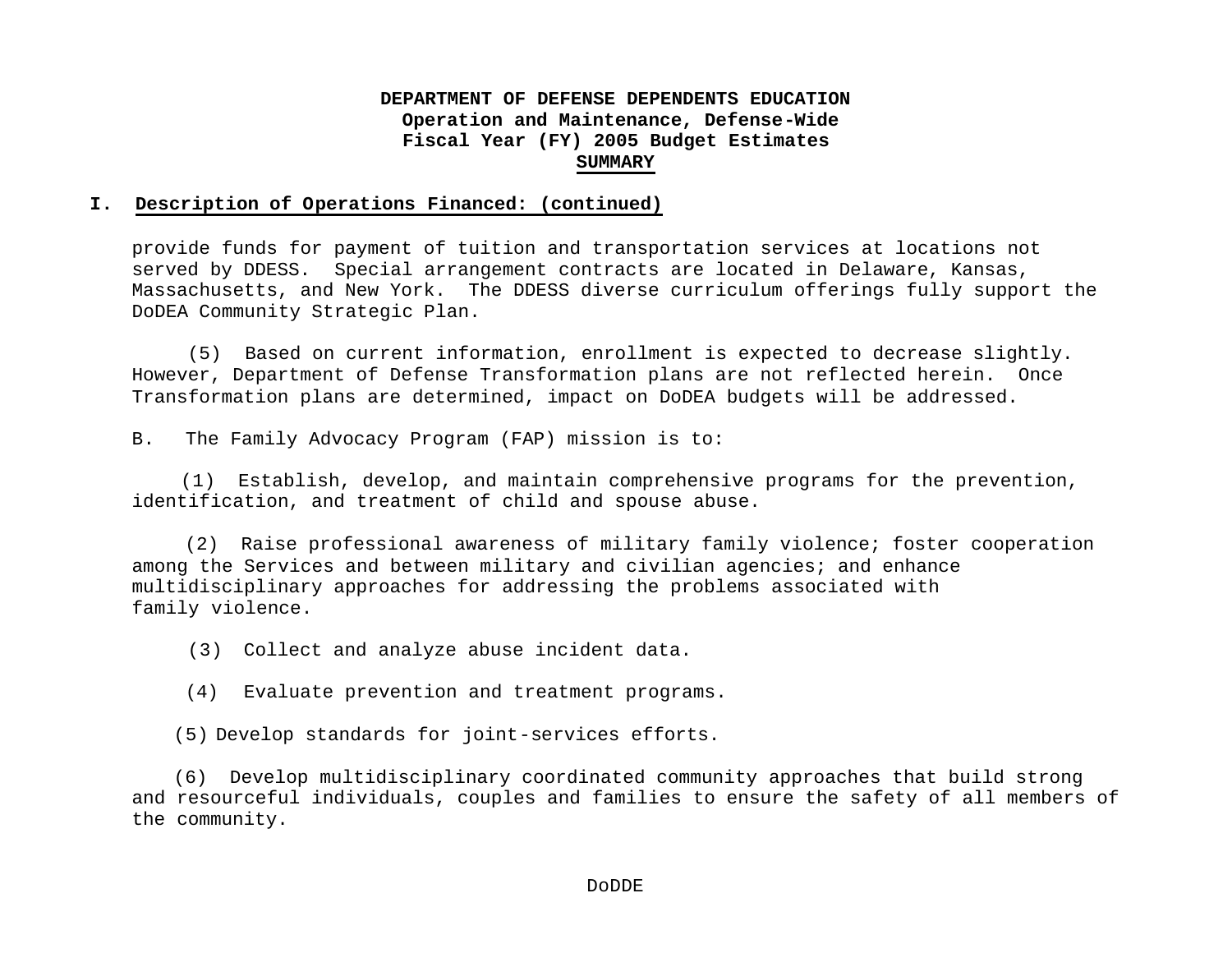#### **I. Description of Operations Financed: (continued)**

(7) Cooperate with responsible civilian authorities in efforts to address problems associated with Family Advocacy.

 (8) Provide additional victim advocate services to military service members and their families.

 (9) Provide shelter services on an as-needed basis to victims of domestic violence in order to provide a safe place to live temporarily.

Family Assistance.

 (1) Provides 24/7 family and service members assistance to military members and their families via a toll free 1-800 number worldwide.

 (2) Provides access to counseling services (non-medical) across a broad area to include readjustment counseling for returning service members, financial counseling, employment counseling for spouses, counseling on relationships and communication issues and other areas.

 (3) Provides a warm hand-off to Tricare for those situations that warrant medical related assistance.

C. The Transition Assistance/Relocation Assistance Programs mission under the National Defense Authorization Act (Public Law 101-510 and Public Law 101-189) requires the Secretary of Defense to:

(1) Establish a DoD Transition Assistance Program (TAP) to encourage and assist separating or retiring military personnel to enter public or community service jobs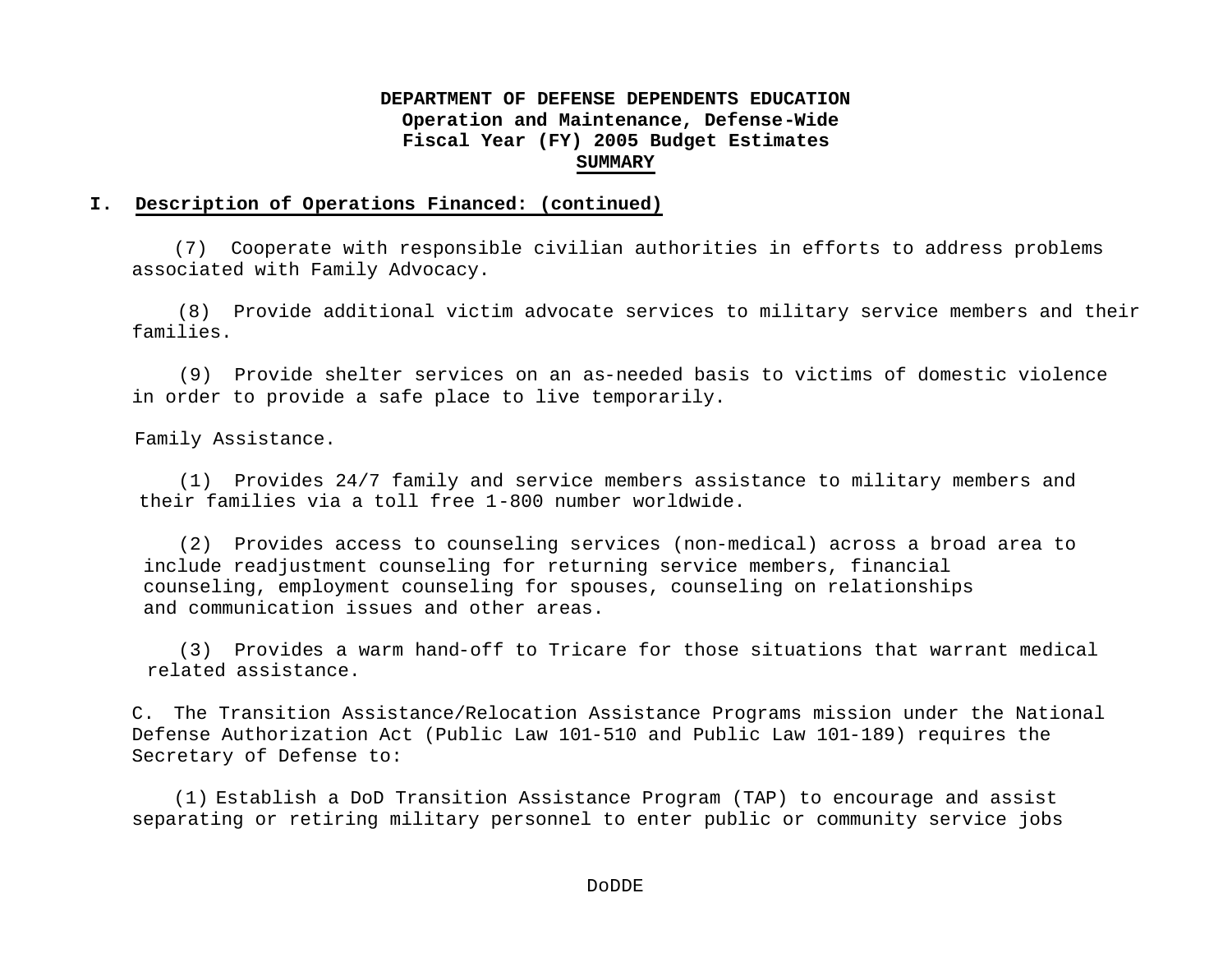#### **I. Description of Operations Financed: (continued)**

under the authority of the National Defense Authorization Act for FY 1993 (Public Law  $102-484$ ).

(2) Provide employment assistance to separating Service members and their spouses.

(3) Establish a DoD Relocation Assistance Program (RAP) to provide information and services during permanent change of station or transition.

#### **II. Force Structure Summary: N/A**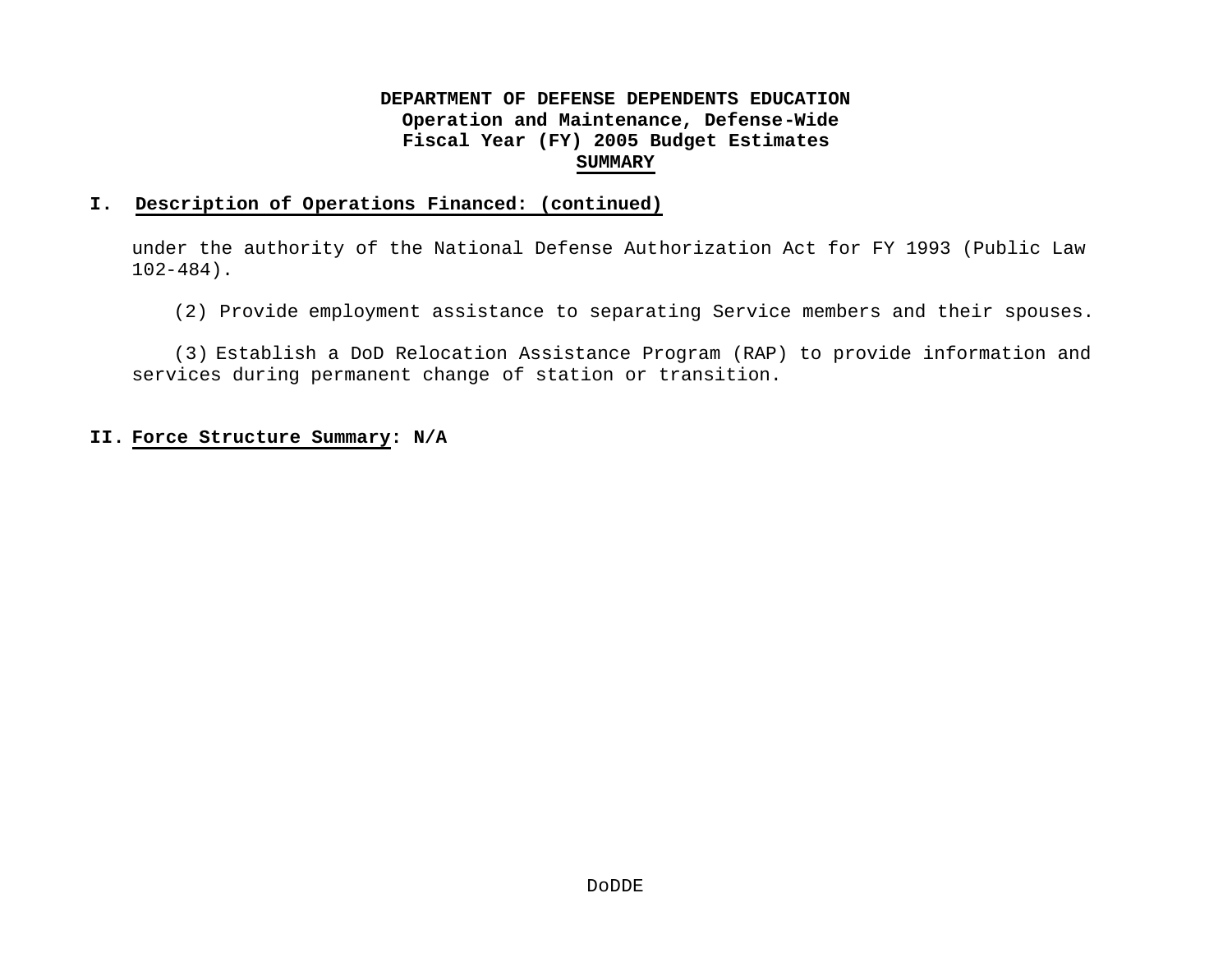#### **III. Financial Summary (O&M: Dollars in Thousands):**

|                                  |                    |                          | FY 2004       |                               |                               |
|----------------------------------|--------------------|--------------------------|---------------|-------------------------------|-------------------------------|
| A. Defense Agency/Activity Group | FY 2003<br>Actuals | <b>Budget</b><br>Request | Appropriation | Current<br>Estimate           | FY 2005<br>Estimate           |
| <b>DODDE</b>                     |                    | 1,651,326 1,698,075      |               | 1,807,743 1,807,743 1,761,852 |                               |
| Total                            |                    | 1,651,326 1,698,075      |               |                               | 1,807,743 1,807,743 1,761,852 |

|    | B. Reconciliation Summary:                  | Change<br>FY2004/FY2004 | Change<br>FY2004/FY2005 |
|----|---------------------------------------------|-------------------------|-------------------------|
| 1) | Baseline Funding                            | 1,698,075               | 1,807,743               |
|    | Congressional Adjustments (Dist.)<br>a)     | 34,500                  |                         |
|    | Congressional Adjustments (Undist.)<br>b)   | 35,113                  |                         |
|    | Congressional Adjustments (G.P.)<br>$\in$ ) | $-12,858$               |                         |
|    | d) Congressional Earmarks                   | $-231$                  |                         |
|    | e) OSD/DoDEA Adjustments                    | 21,144                  |                         |
|    | f) Financial Mgt Modernization Program      |                         |                         |
| 2) | Fact of Life Adjustment                     |                         |                         |
| 3) | Appropriated Amount (Subtotal)              | 1,775,743               |                         |
| 4) | Emergency Supplemental                      | 32,000                  |                         |
| 5) | Foreign Currency                            |                         | 2,583                   |
| 6) | Price Change                                |                         | 50,349                  |
| 7) | Program Change                              |                         | $-98,823$               |
| 8) | Current Estimate                            | 1,807,743               | 1,761,852               |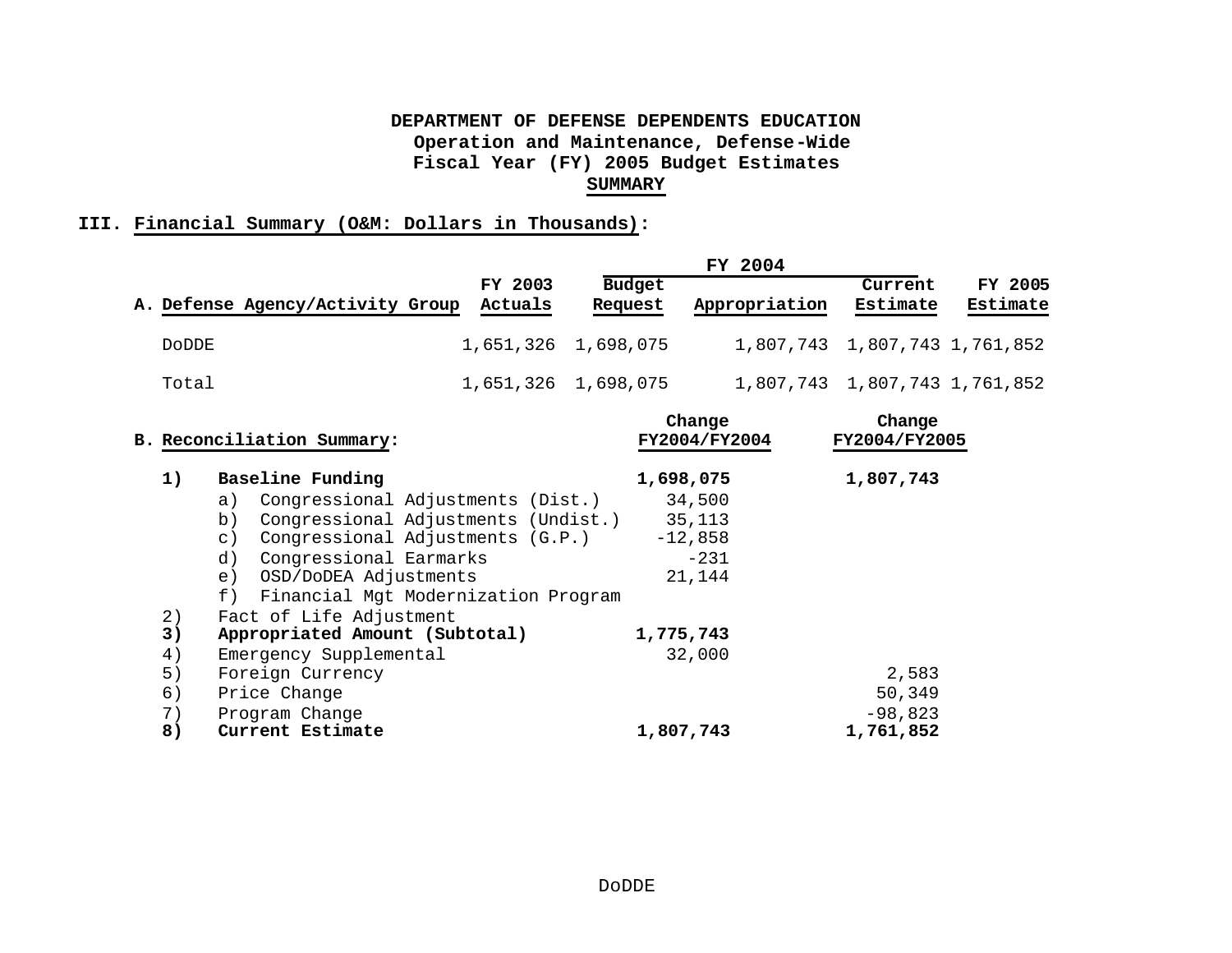|    |           | C. Reconciliation of Increases and Decreases:   | Amount       | Totals    |
|----|-----------|-------------------------------------------------|--------------|-----------|
|    |           | FY 2004 President's Budget Request              |              | 1,698,075 |
| 1) |           | Congressional Adjustments                       |              | 77,668    |
|    | a)        | Distributed Adjustments                         | (34, 500)    |           |
|    |           | Math and Tech Teachers Development<br>(1)       | 1,000        |           |
|    |           | (2)<br>Galena IDEA                              | 5,000        |           |
|    |           | (3) Family Advocacy Program                     | 22,000       |           |
|    |           | Lewis Center for Education Research<br>(4)      | 3,000        |           |
|    |           | Jason Foundation<br>(5)                         | 800          |           |
|    |           | (6)<br>i-SAFE                                   | 1,000        |           |
|    |           | Technology Training in Military Schools<br>(7)  | 500          |           |
|    |           | (8)<br>Professional Development (Dyslexia)      | 1,200        |           |
|    | b)        | Undistributed Adjustments                       | (35, 113)    |           |
|    |           | (1) Impact Aid                                  | 30,000       |           |
|    |           | (2) Impact Aid-Children with Disabilities       | 5,000        |           |
|    |           | Unobligated Balances<br>(3)                     | 113          |           |
|    | $\circ$ ) | General Provisions                              | $(-12, 858)$ |           |
|    |           | (1) Section 8094: Professional Support Services | $-9,913$     |           |
|    |           | (2) Section 8126: Management Efficiencies       | $-8,445$     |           |
|    |           | Section 8102: Grant to Public Schools<br>(3)    | 5,500        |           |
|    |           |                                                 |              |           |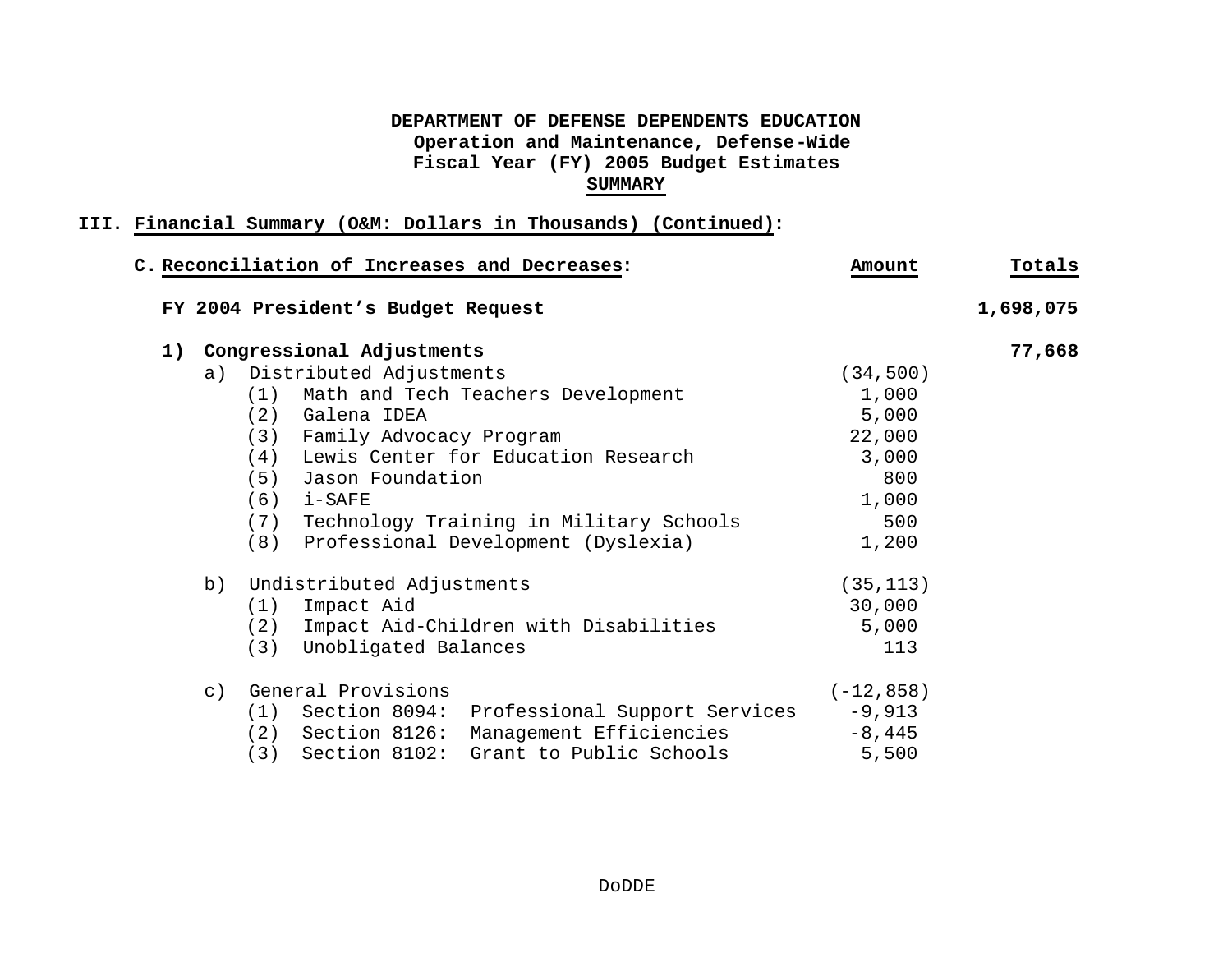|    | C. Reconciliation of Increases and Decreases:                                                                                                                                                                                                                                                                                                                                                                                                                                                                                                                            | Amount                        | Totals    |
|----|--------------------------------------------------------------------------------------------------------------------------------------------------------------------------------------------------------------------------------------------------------------------------------------------------------------------------------------------------------------------------------------------------------------------------------------------------------------------------------------------------------------------------------------------------------------------------|-------------------------------|-----------|
|    | d) Congressional Earmarks:<br>Section 8044: Indian Lands Mitigation<br>(1)<br>(2) Section 808129: Education                                                                                                                                                                                                                                                                                                                                                                                                                                                              | $(-231)$<br>$-1,087$<br>856   |           |
| e) | OSD/DoDEA Adjustments<br>Realignment of funds to support the<br>(1)<br>educational initiatives in the<br>Educational Opportunities Directorate (Net Zero)<br>Realignment of funds to Consolidated School<br>(2)<br>Support to fund the additional shipping<br>charges for the increased school implementation<br>buy (Net Zero Dollars)<br>Transfer of the Non DoDDS Americas program<br>(3)<br>from CSS to DDESS (Net Zero Dollars)<br>Absorb Education Activities cost<br>(4)<br>OSD Adjustment for increased family counseling<br>(5)<br>and family violence programs | (21, 144)<br>$-856$<br>22,000 |           |
|    | FY 2004 Appropriated Amount                                                                                                                                                                                                                                                                                                                                                                                                                                                                                                                                              |                               | 1,775,743 |
|    | 2) Emergency Supplemental<br>a) Emergency Supplemental Funding Carryover                                                                                                                                                                                                                                                                                                                                                                                                                                                                                                 |                               | 32,000    |
| b) | FY 2004 Emergency Supplemental Appropriation Act (32,000)<br>$(P.L. 108-106)$<br>(1) Funds to support the Family Assistance Program                                                                                                                                                                                                                                                                                                                                                                                                                                      | 32,000                        |           |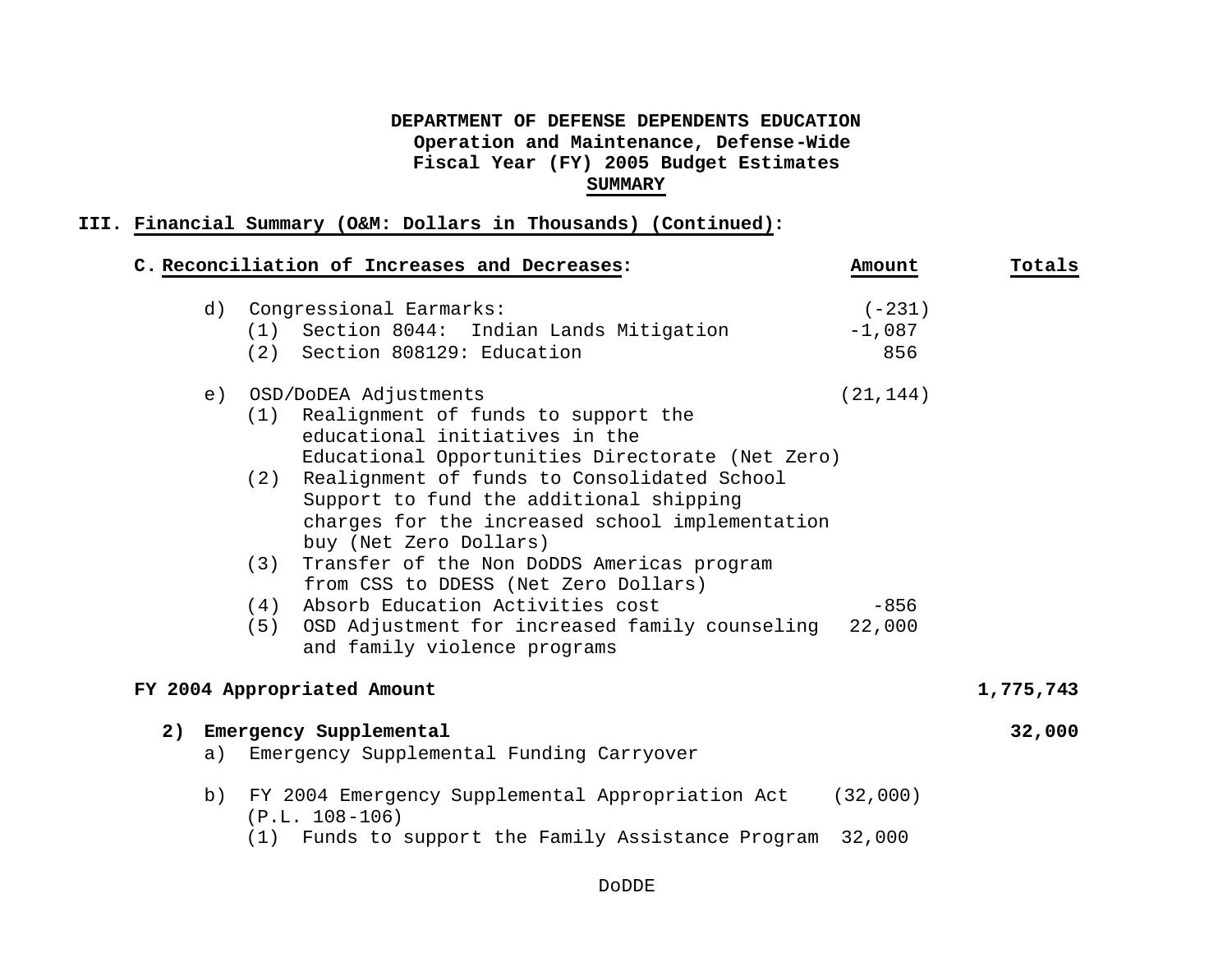|    | C. Reconciliation of Increases and Decreases:                                                                 | Amount | Totals    |
|----|---------------------------------------------------------------------------------------------------------------|--------|-----------|
| 3) | Fact of Life Changes<br>Functional Transfers<br>a)<br>(1) Transfers In<br>(2) Transfers Out                   |        |           |
|    | Fact-of-Life Emergent Requirements<br>b)<br>(1) Program Increases<br>(a) One-Time Costs<br>(b) Program Growth |        |           |
|    | Program Reductions<br>(2)<br>(a) One-Time Costs<br>(b) Program Decreases                                      |        |           |
|    | Baseline Funding                                                                                              |        | 1,807,743 |
| 4) | Reprogrammings<br>Increases<br>a)                                                                             |        |           |
|    | b)<br>Decreases                                                                                               |        |           |
|    | Revised FY 2004 Estimate                                                                                      |        | 1,807,743 |
| 5) | Emergency Supplemental Funding<br>Less:                                                                       |        | $-32,000$ |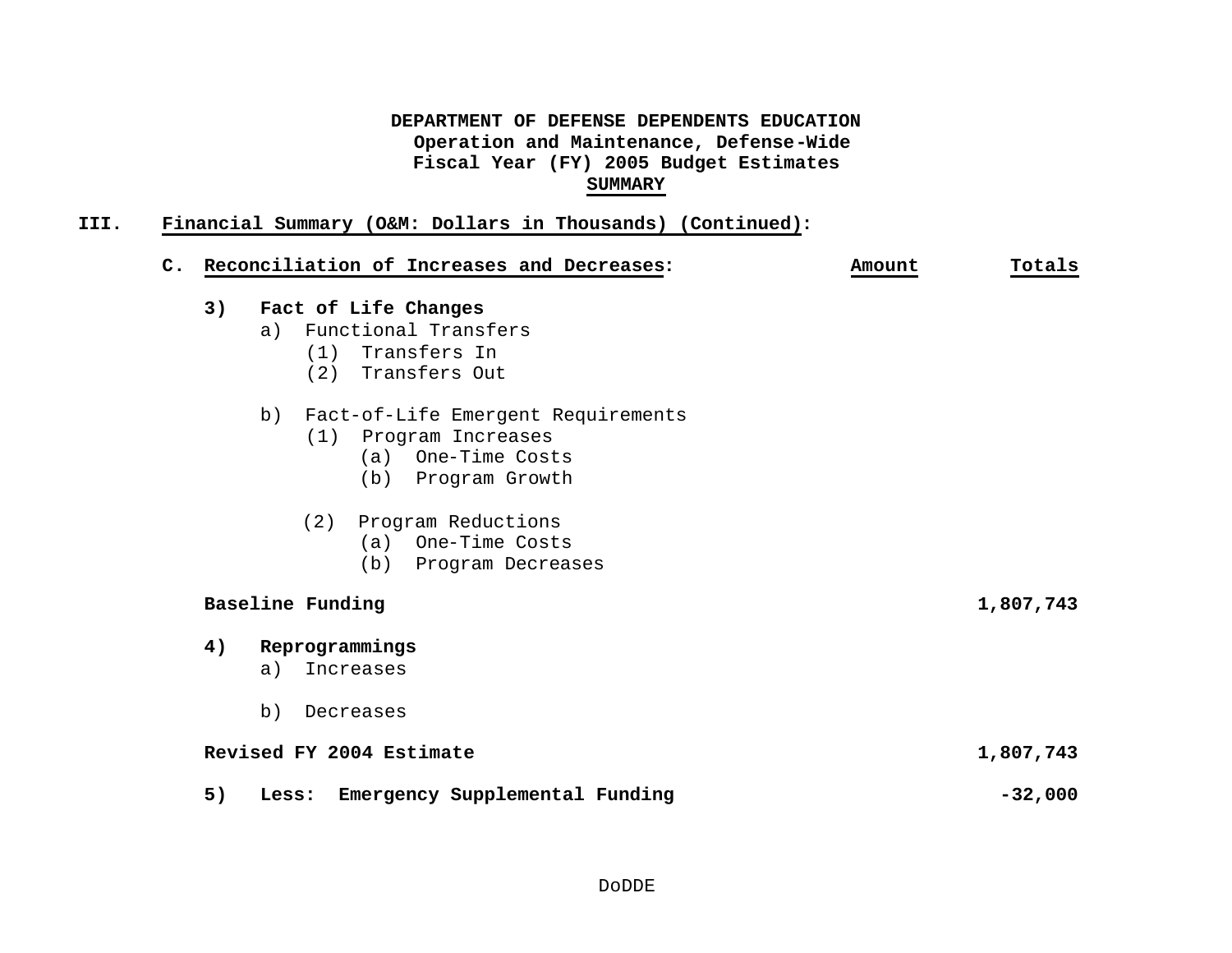| C. Reconciliation of Increases and Decreases: | Amount | Totals    |
|-----------------------------------------------|--------|-----------|
| Normalized Current Estimate for FY 2004       |        | 1,775,743 |
| 6) Price Change                               |        | 52,932    |
| a) Price                                      | 50,349 |           |
| Foreign Currency<br>b)                        | 2,583  |           |
| 7) Functional Transfers                       |        |           |
| Transfers In<br>a)                            |        |           |
| Transfers Out<br>b)                           |        |           |
| 8) Other Transfers (Non-Functional Transfers) |        |           |
| Transfers In<br>a)                            |        |           |
| Transfers Out<br>b)                           |        |           |
| 9) Program Increases                          |        | 76,946    |
| a) Annualization of New FY 2004 Program       |        |           |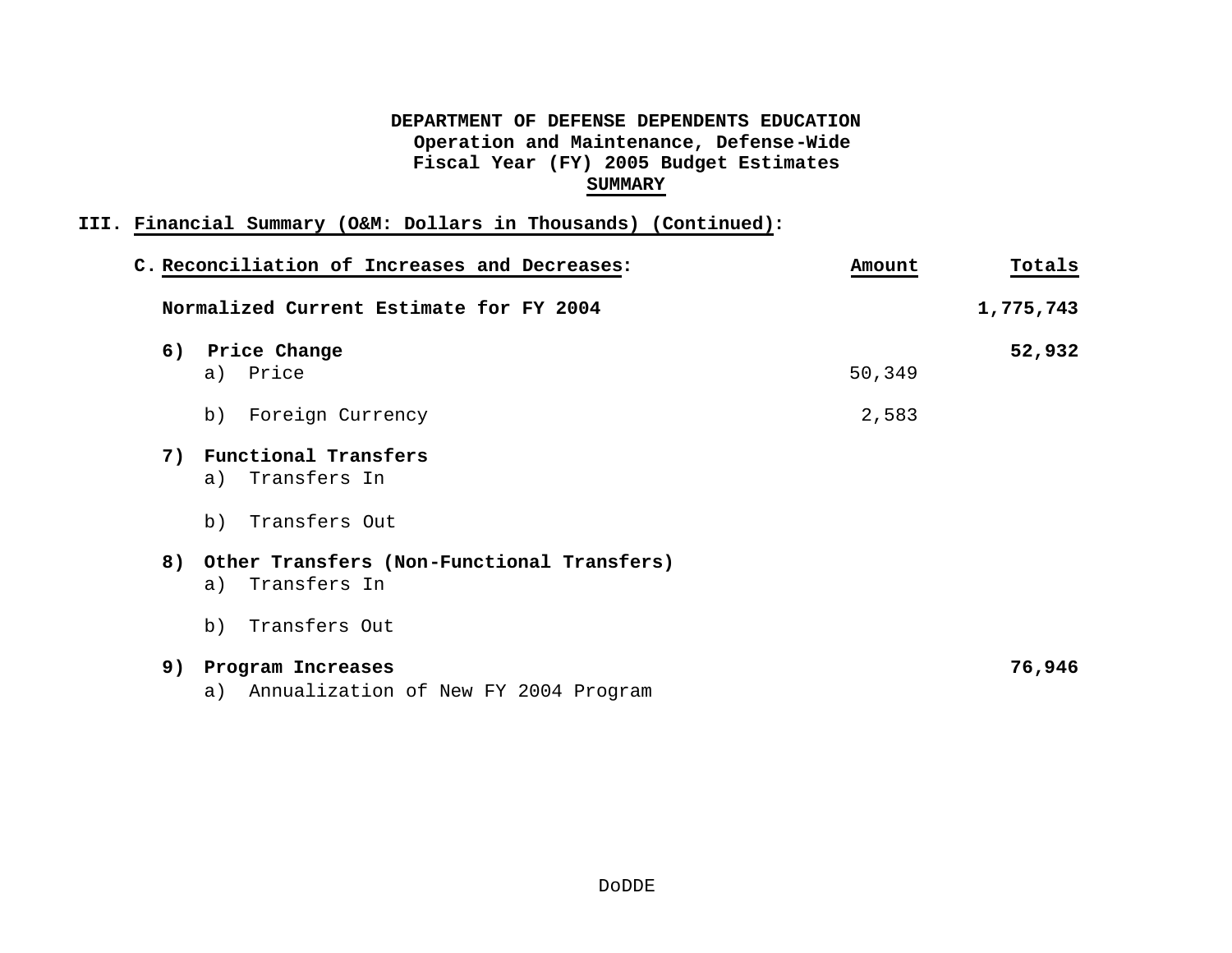|    |             | C. Reconciliation of Increases and Decreases:                                                                                                                                                                                                                                                                                                                                                                                                       | Amount    | Totals |
|----|-------------|-----------------------------------------------------------------------------------------------------------------------------------------------------------------------------------------------------------------------------------------------------------------------------------------------------------------------------------------------------------------------------------------------------------------------------------------------------|-----------|--------|
| 9) |             | Program Increases Continued:                                                                                                                                                                                                                                                                                                                                                                                                                        |           |        |
|    | b)          | One-Time FY 2005 Costs                                                                                                                                                                                                                                                                                                                                                                                                                              |           |        |
|    | $\subset$ ) | Program Growth in FY 2005                                                                                                                                                                                                                                                                                                                                                                                                                           | (76, 946) |        |
|    |             | Increased costs associated with installation<br>(1)<br>of T-1 lines                                                                                                                                                                                                                                                                                                                                                                                 | 301       |        |
|    |             | Increased staffing to broaden curriculum at<br>(2)<br>high schools to ensure consistent program at<br>all DoDEA high schools. Redefines the DoDEA<br>high school (9-12) program to include advanced<br>studies, vocational/technical preparation,<br>support and enrichment in academic courses,<br>enhanced college and career counseling and<br>increased distance learning for student learning<br>and professional development staff (+49 FTEs) | 6,000     |        |
|    |             | To comply with the Defense Planning<br>(3)<br>Guidance for sustainment of facilities<br>requirements                                                                                                                                                                                                                                                                                                                                                | 14,280    |        |
|    |             | Civilian personnel for continued<br>(4)<br>implementation of full day kindergarten<br>and reduced pupil teacher ratio<br>initiatives (+82 FTEs)                                                                                                                                                                                                                                                                                                     | 6,894     |        |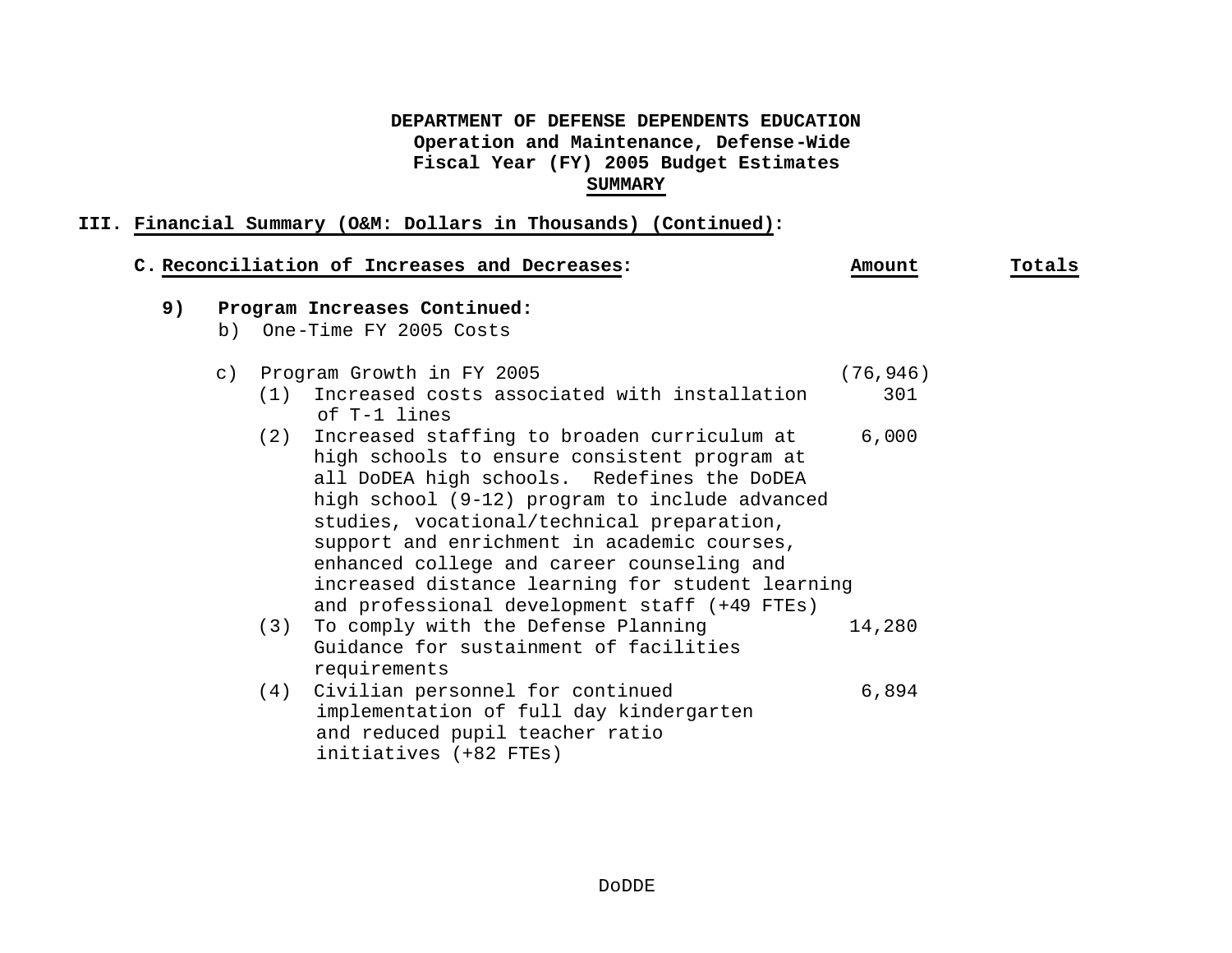|     | C. Reconciliation of Increases and Decreases:                                                                                                                      | Amount        | Totals |
|-----|--------------------------------------------------------------------------------------------------------------------------------------------------------------------|---------------|--------|
| (5) | Anti-Terrorism/Force Protection funding for<br>bus security attendants on school buses<br>operated off guarded military installations<br>overseas and site surveys | 271           |        |
|     | (6) Additional textbook implementation buys for<br>Math/Music                                                                                                      | 8,717         |        |
|     | (7) Provides required staffing, supplies, and<br>equipment at Fort Stewart, GA for Army<br>Residential Communities Initiative (RCI)<br>$(+23$ FTEs)                | 2,300         |        |
| (8) | Domestic violence and family counseling<br>(9) Civilian pay adjustment to reflect<br>increased disability compensation                                             | 20,000<br>701 |        |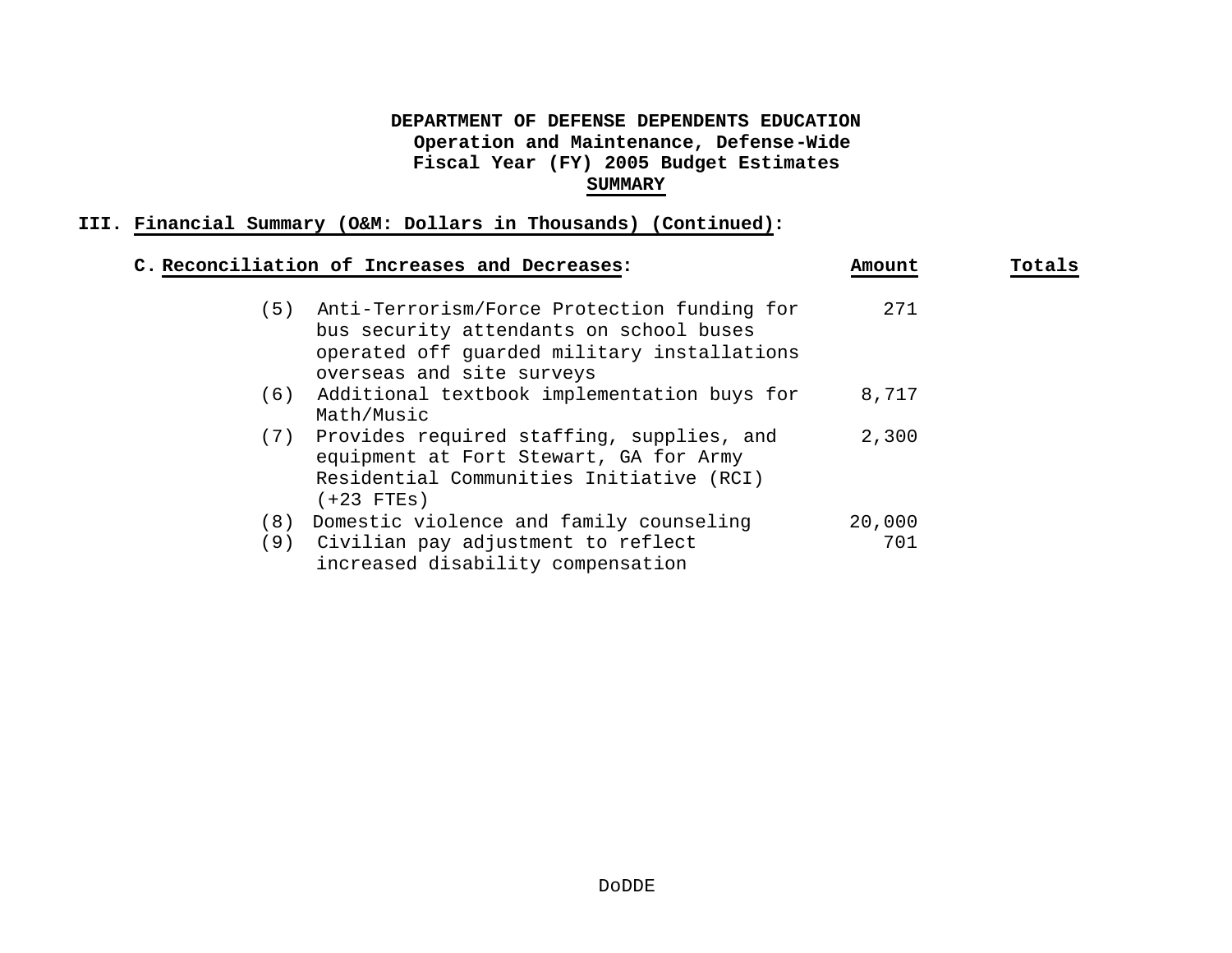#### **III. Financial Summary (O&M: Dollars in Thousands) (Continued):**

#### **C. Reconciliation of Increases and Decreases: Amount Totals**

 (10) Funding transforms the delivery of family 400 assistance programs and establishes a toll-free and on-line assistance program (militaryonesource.com) to support troops and families 24 hour a day/7 day a week. This program accommodates high PERSTEMPO and frequent deployments, and reaches 1.3 million active duty and 1.2 Reserve Component members and their families. This service is a critical link to reaching the two-thirds of the military that reside off the installation and the Reserve Components that are taking an increasing active role in providing defense on a world-wide basis. (11) Improve spouse employment program and increase 964 availability of training opportunities and career development programs for spouses. (12) Demonstration projects to improve the 1,695 effectiveness of the Family Assistance Program (13) Spouse Certification Training 10,000 (14) Other miscellaneous adjustments (+1 FTE) 4,423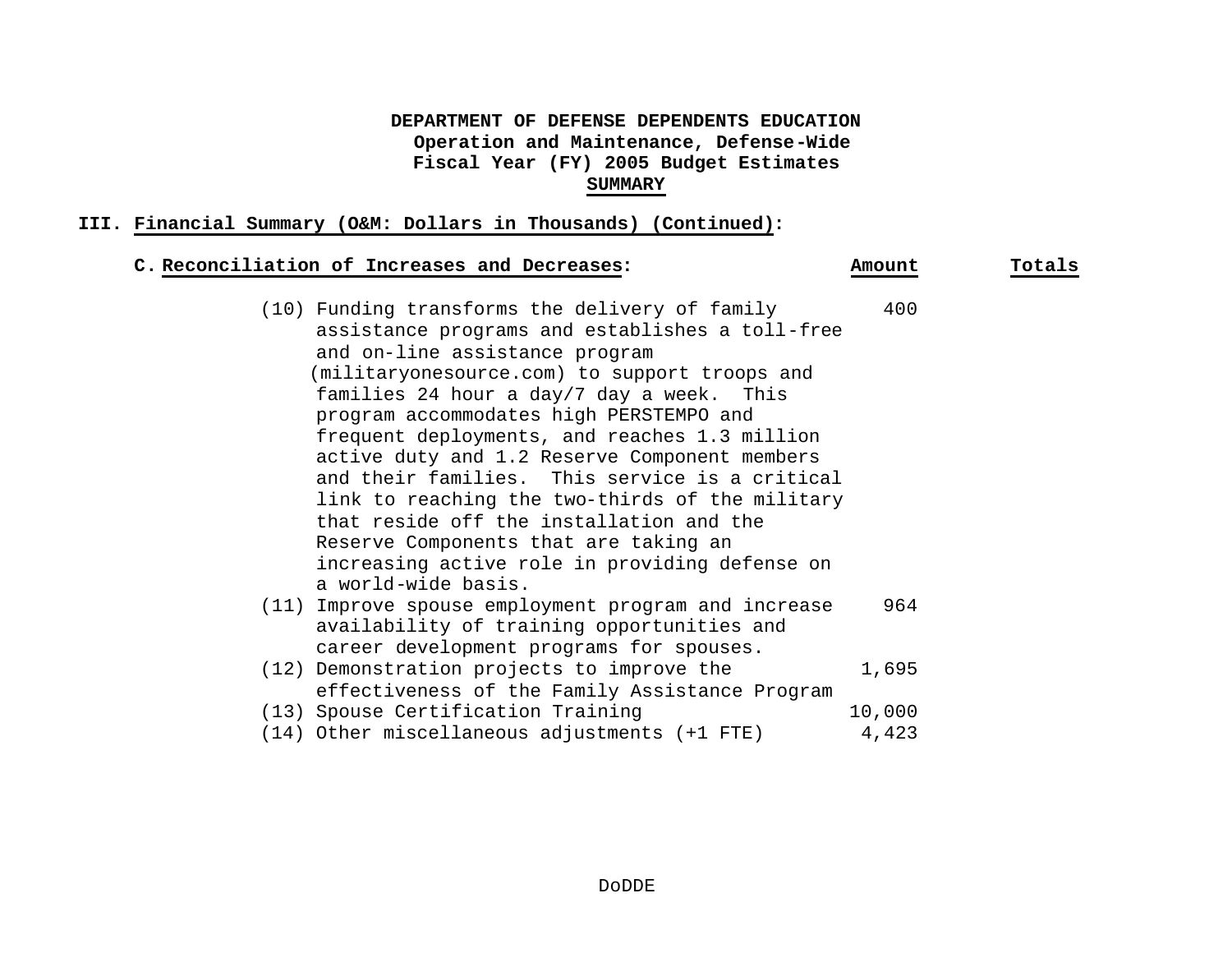| C. Reconciliation of Increases and Decreases:                   | Amount    | Totals     |
|-----------------------------------------------------------------|-----------|------------|
| 10)<br>Program Decreases                                        |           | $-143,769$ |
| a) One-Time FY 2004 Congressional Adjustments(Distri) (-12,662) |           |            |
| (1) Math and Tech Teachers Development                          | $-1,013$  |            |
| (2) Galena IDEA                                                 | $-5,065$  |            |
| (3) Lewis Center for Education Research                         | $-3,039$  |            |
| (4) Jason Foundation                                            | $-810$    |            |
| $(5)$ i-SAFE                                                    | $-1,013$  |            |
| (6) Technology in Military Schools                              | $-506$    |            |
| (7) Professional Development (Dyslexia)                         | $-1,216$  |            |
| b) One-Time FY 2004 Congressional Adjustments(Undist) (-57,854) |           |            |
| (1) Impact Aid                                                  | $-30,390$ |            |
| (2) Impact Aid-Children with Disabilities                       | $-5,065$  |            |
| (3) Unobligated Balances                                        | $-113$    |            |
| (4) Family Advocacy Program                                     | $-22,286$ |            |
| c) One-Time FY 2004 Congressional Adjustments G.P. (-5,572)     |           |            |
| (1) Grant to Public Schools                                     | $-5,572$  |            |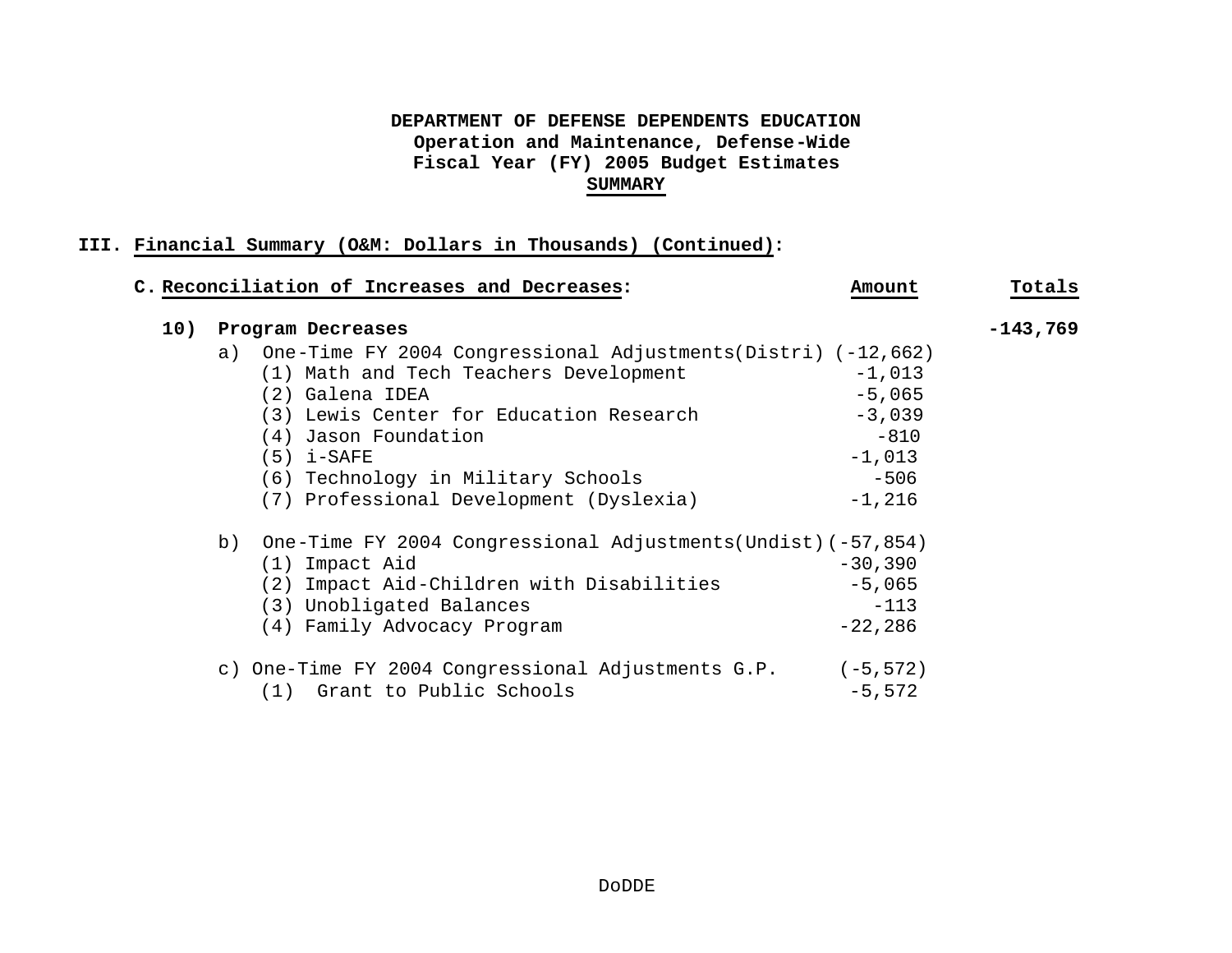#### **III. Financial Summary (O&M: Dollars in Thousands) (Continued):**

|     | C. Reconciliation of Increases and Decreases:                                                                                                                                | Amount       | Totals |
|-----|------------------------------------------------------------------------------------------------------------------------------------------------------------------------------|--------------|--------|
|     | d) DoDEA Program Adjustments                                                                                                                                                 |              |        |
|     | e) Program Decreases in FY 2005                                                                                                                                              | $(-67, 681)$ |        |
| (1) | One less paid day                                                                                                                                                            | $-1,931$     |        |
| (2) | Decrease costs associated with non-<br>recurring requirements for full-day<br>kindergarten and reduced pupil-teacher<br>ratio initiatives                                    | $-4,735$     |        |
|     | (3) Across the board adjustments to offset<br>pay raises, Sustainment, Restoration<br>and Modernization Program, curriculum materials<br>and other minor program adjustments | $-61,015$    |        |

**FY 2005 Budget Request 1,761,852**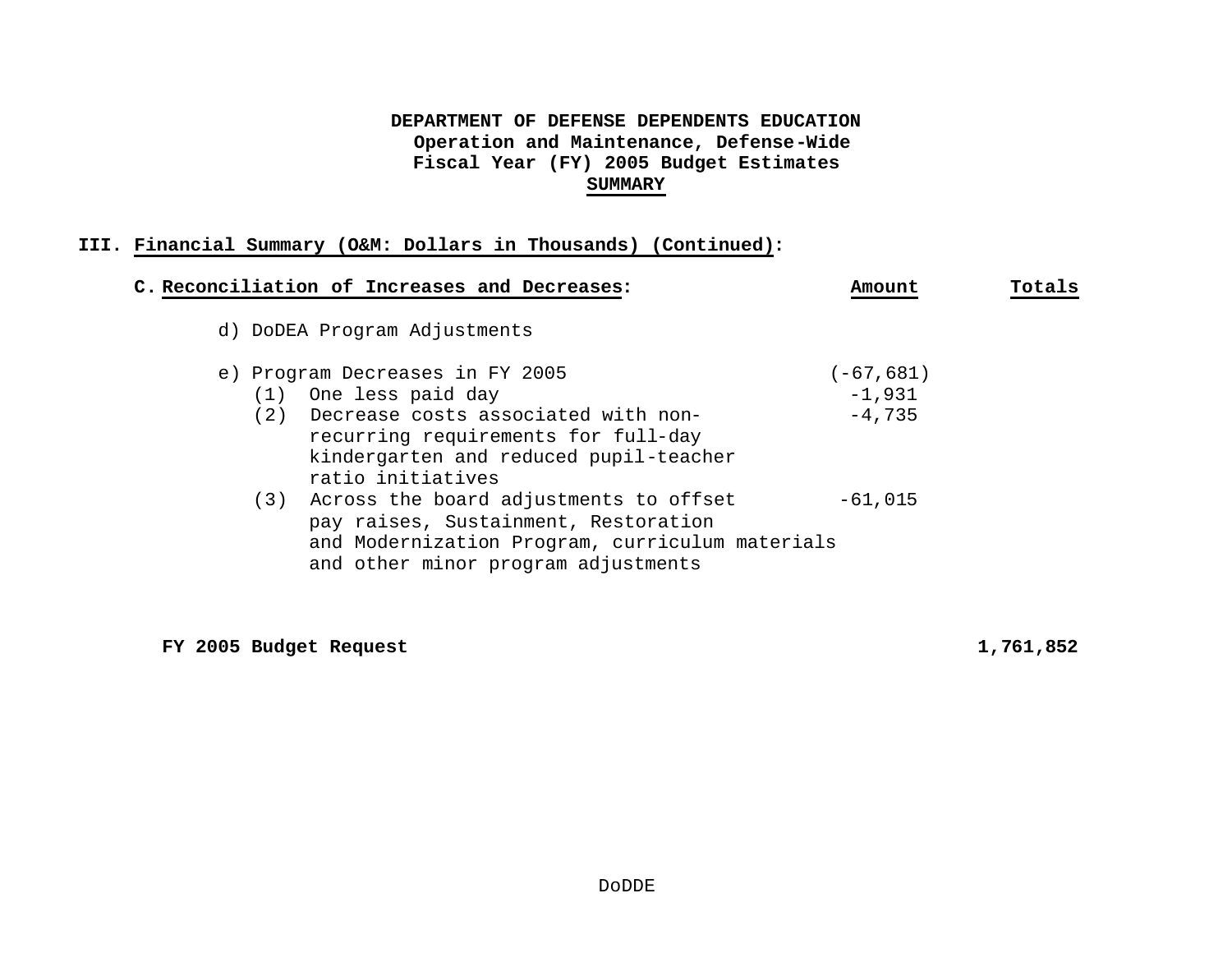#### **IV. Performance Criteria and Evaluation Summary:**

#### **DoDEA**

**Enrollment and Number of Schools:**

**Enrollment:**

|                         | FY 2003<br>Actuals | FY 2004<br>Estimate | FY 2005<br><b>Estimate</b> |
|-------------------------|--------------------|---------------------|----------------------------|
| Special Education       | 1,380              | 1,237               | 1,222                      |
| Sure Start              | 1,083              | 1,104               | 1,104                      |
| Pre-kindergarten        | 2,923              | 2,840               | 2,786                      |
| Kindergarten            | 10,256             | 10,125              | 10,026                     |
| Grades 1 through 12     | 89,186             | 86,264              | 85,350                     |
| Non-DoD Schools Program | 3,972              | 4,100               | 4,100                      |
| Total                   | 108,800            | 105,670             | 104,588                    |

Note: Special Education enrollment reflects students enrolled in Preschool Children with Disabilities and other self-contained special education programs only. A percentage of the K-12 enrollments are Special Education students that are educated in the least restrictive age appropriate classroom environment.

| Number of Schools: | ົດ ດ້<br>44 L | $223*$ | $219*$ |
|--------------------|---------------|--------|--------|
|                    |               |        |        |

\*FY 2004 and outyears reflect the openings of Sasebo ES and Humphreys ES at the beginning of school year 2003/2004 and the closure of Bad Aibling ES/HS, Verona ES, Roosevelt Roads ES and M/HS at the end of school year 2003/2004.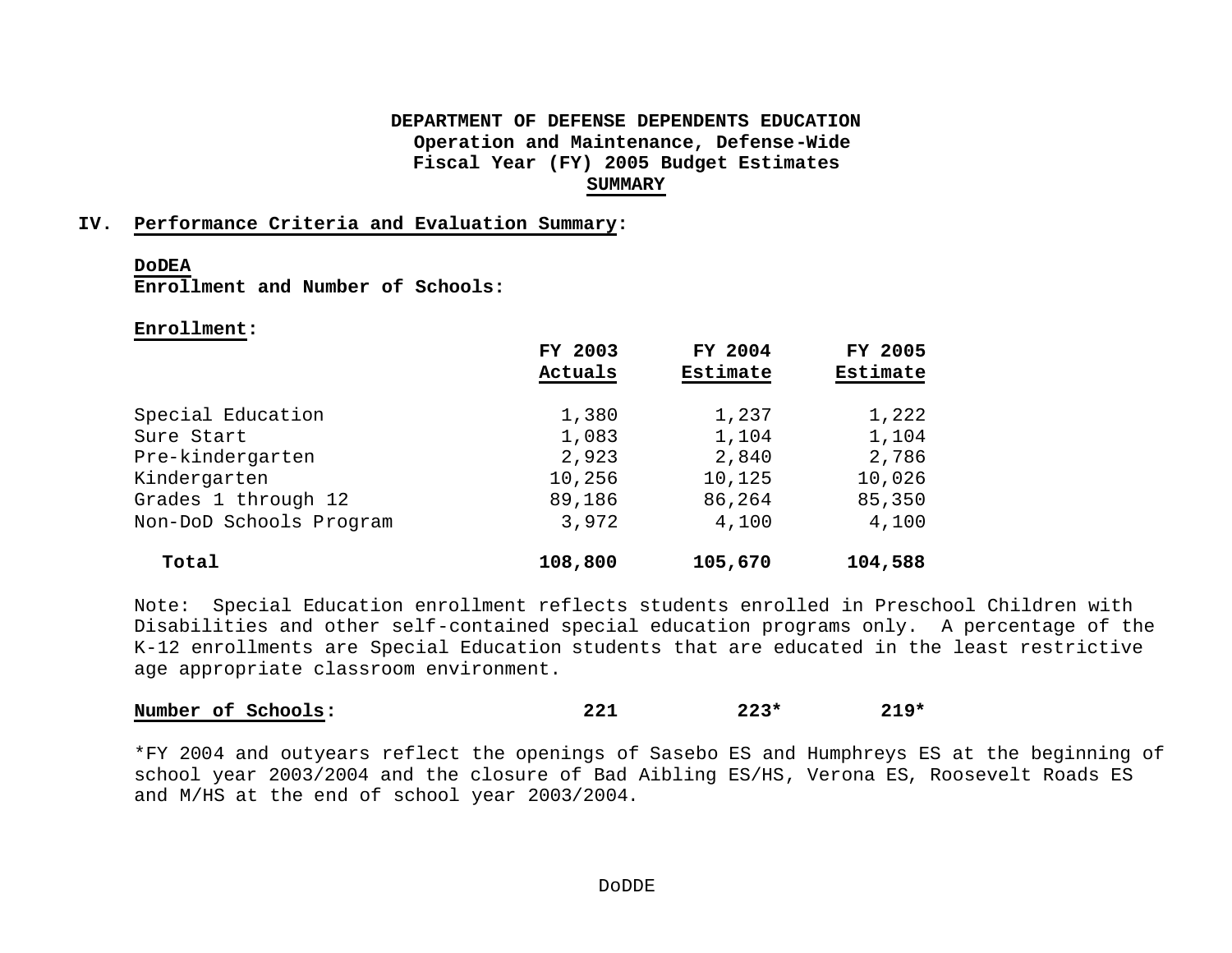#### **IV. Performance Criteria and Evaluation Summary (Continued):**

**Performance Criterion #1 – Cost and Productivity Metrics:** Improve student achievement and education quality consistent with Presidential and national educational goals.

**Goal 1 for FY 2004-2005**: Per pupil costs across DoDEA will not increase more than 7% over the previous year.

**Goal 2 for FY 2004-2005:** The average K-12 pupil to teacher ratio will not be less than 18:1 and not greater than 24:1 during FY 2004–2009. In FY 2003 the pupil to teacher ratio for K-12 was 19.3:1. By the end of FY 2005 all but three schools will have a ratio of 18:1 for grades 1-3.

**Goal 3 for FY 2004-2005:** In accordance with the DoDEA Community Strategic Plan for 2001-2006, 75% of students should perform at or above the standard category on the CTBS TerraNova 2<sup>nd</sup> Edition test battery and no more than 8% fall in the below the standard category by 2006. Interim targets will be identified for measuring gains in achievement by the spring of 2004.

**Goal 4 for FY 2004-2005:** In FY 2004-2009, no less than 95% of the DoDEA teachers will be professionally certified in the subject area and grade level to which they are assigned within three years of employment.

**Goal 5 for FY 2004-2005:** One hundred percent of the DoDEA schools will receive and maintain accreditation through their regional accreditation agency.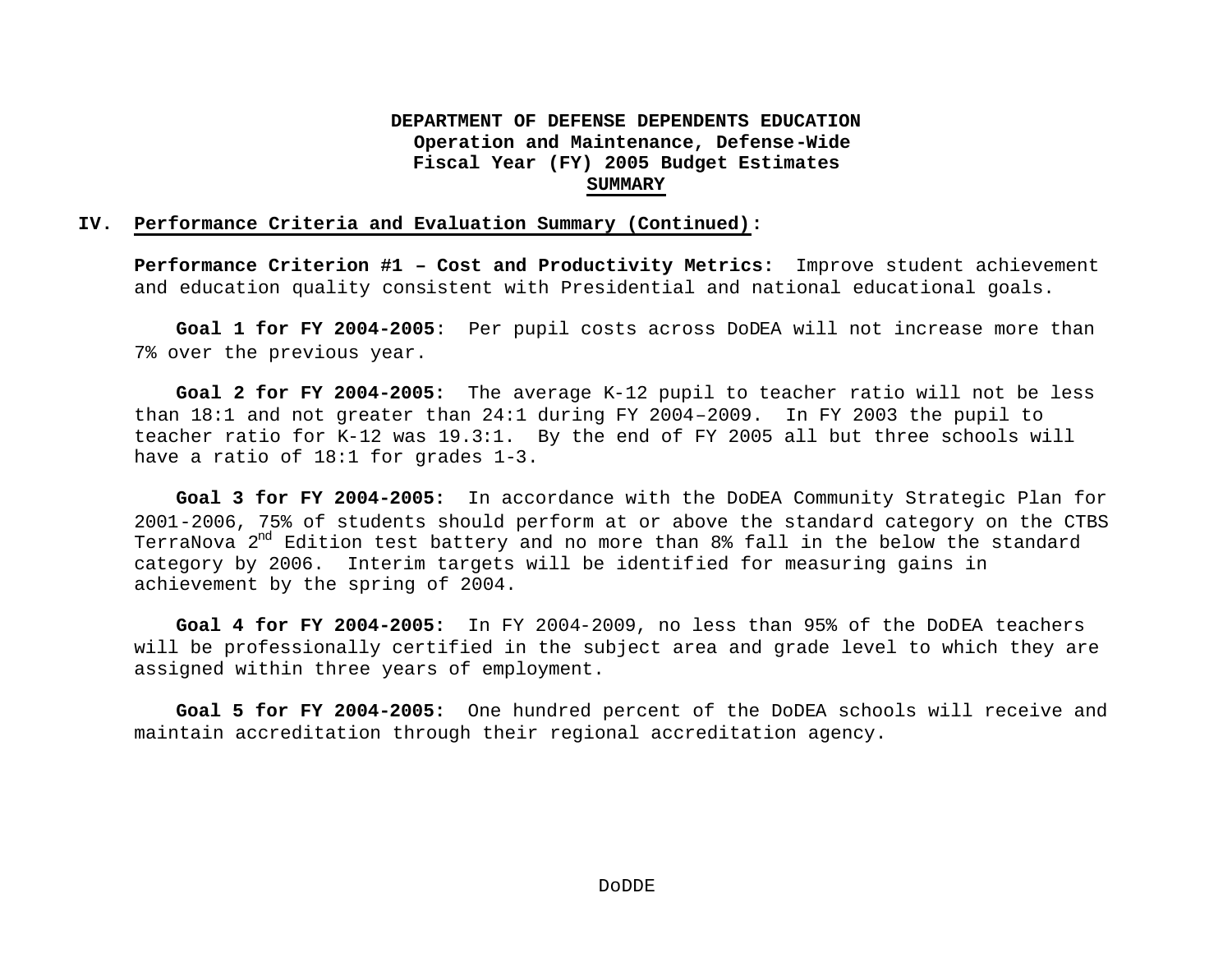#### **IV. Performance Criteria and Evaluation Summary (Continued):**

**Performance Criterion #2 - Quality and Customer Responsiveness Metrics:** The DoDEA will conduct independent surveys of its major stakeholder groups, including parents, every two years. The next Customer Satisfaction survey is scheduled for the first quarter of FY 2005. The survey results will be incorporated into the School Improvement Plan at each school to ensure continued improvement on those issues affecting student achievement and satisfaction with the DoDEA education program. Results of the 2002- 2003 Customer Satisfaction Surveys will be used to make modifications to school improvement plans in relation to issues identified by the surveys.

**Goal 1 for FY 2004-2005**: Customer Satisfaction Survey results will be communicated and used to establish baseline data from which future progress will be measured. Priority areas for improvement will be identified and action plans developed.

**Performance Criterion #3:** Ensure programs supporting military members and their families provide command flexibility, adopt a community development approach and are cost effective, efficient, and focused on outcomes. The planned strategy is as follows:

- Promote regionalization, reduction of duplication, integration of services, and internal and external partnerships at all levels.
- Promote technology as a primary tool.
- Increase education initiatives for program staff and commanders to shift program delivery from a center-based to an outreach, community development approach.

**Goal for FY 2004-2005**: Implement a technology-based system to promote the use of self-help methods.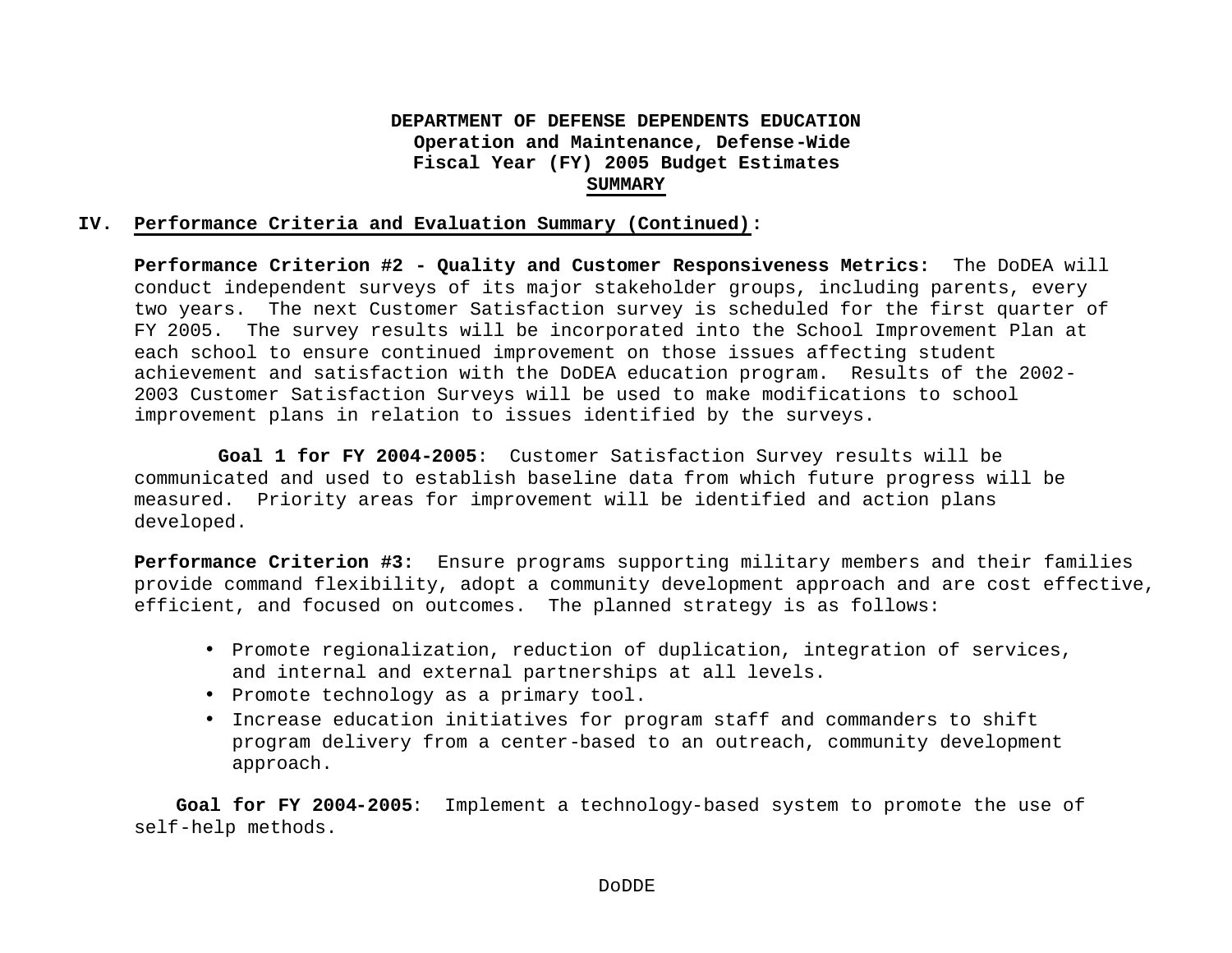#### **IV. Performance Criteria and Evaluation Summary (Continued):**

**Performance Criterion #4:** Diminish negative effects of primary stressors unique to military life. The planned strategy is as follows:

- Provide policy and guidance to promote integrated services targeting deployment, reunion, casualty, and other contingency situations.
- Provide policy and guidance to reduce the incidence and effects of all forms of family violence; child abuse and neglect, spouse abuse, and youth violence.

**Goal for FY 2004-2005**: Encourages greater use of Victim Advocates to respond to the specific needs of victims in order to preclude further violence.

**Performance Criterion #5:** Ensure that resources and state-of-the-art technology are provided to enhance the employability and financial stability of service members and their families. The planned strategy is as follows:

• Identify tools and resources to support efficient and effective delivery systems.

**Goal for FY 2004-2005**: Develop and implement baselines and evaluation criteria for all economic well-being programs.

**Performance Criterion #6:** Promote joint and regional services for economic well being programs. The planned strategy is as follows:

• Leverage resources through partnerships, technology, and regional/joint initiatives.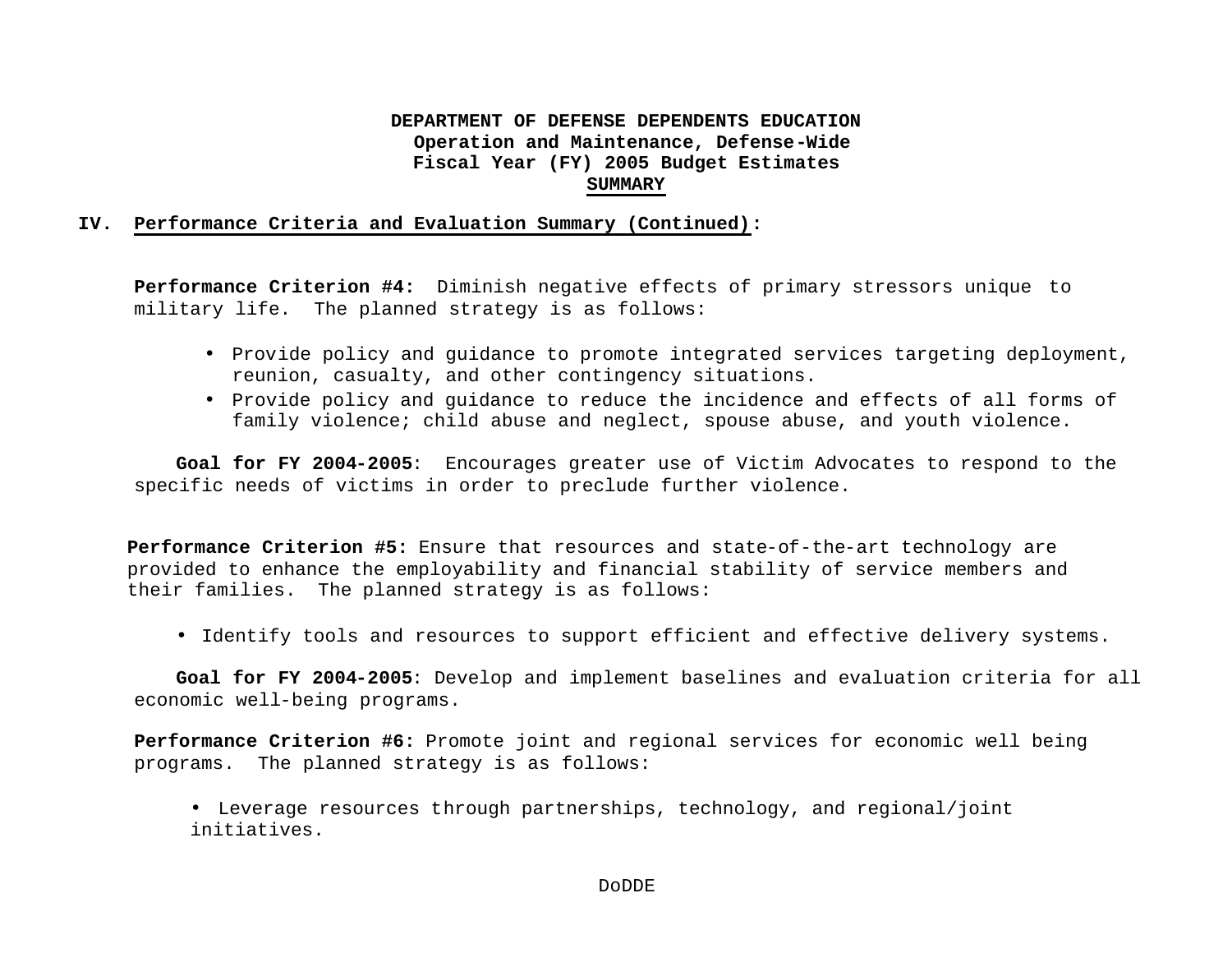#### **IV. Performance Criteria and Evaluation Summary (Continued):**

**Goal for FY 2004-2005**: Develop and implement baselines and evaluation criteria for obtaining funding for all economic well-being programs.

**Performance Criterion #7:** Ensure that economic well-being policies support the needs of military families, as well as the legislative and executive branches. The planned strategy is as follows:

Provide policy guidance to Military Departments to develop programs to improve the economic well-being of service members and their families.

**Goal for FY 2004-2005**: Identify redundant processes in economic well-being programs.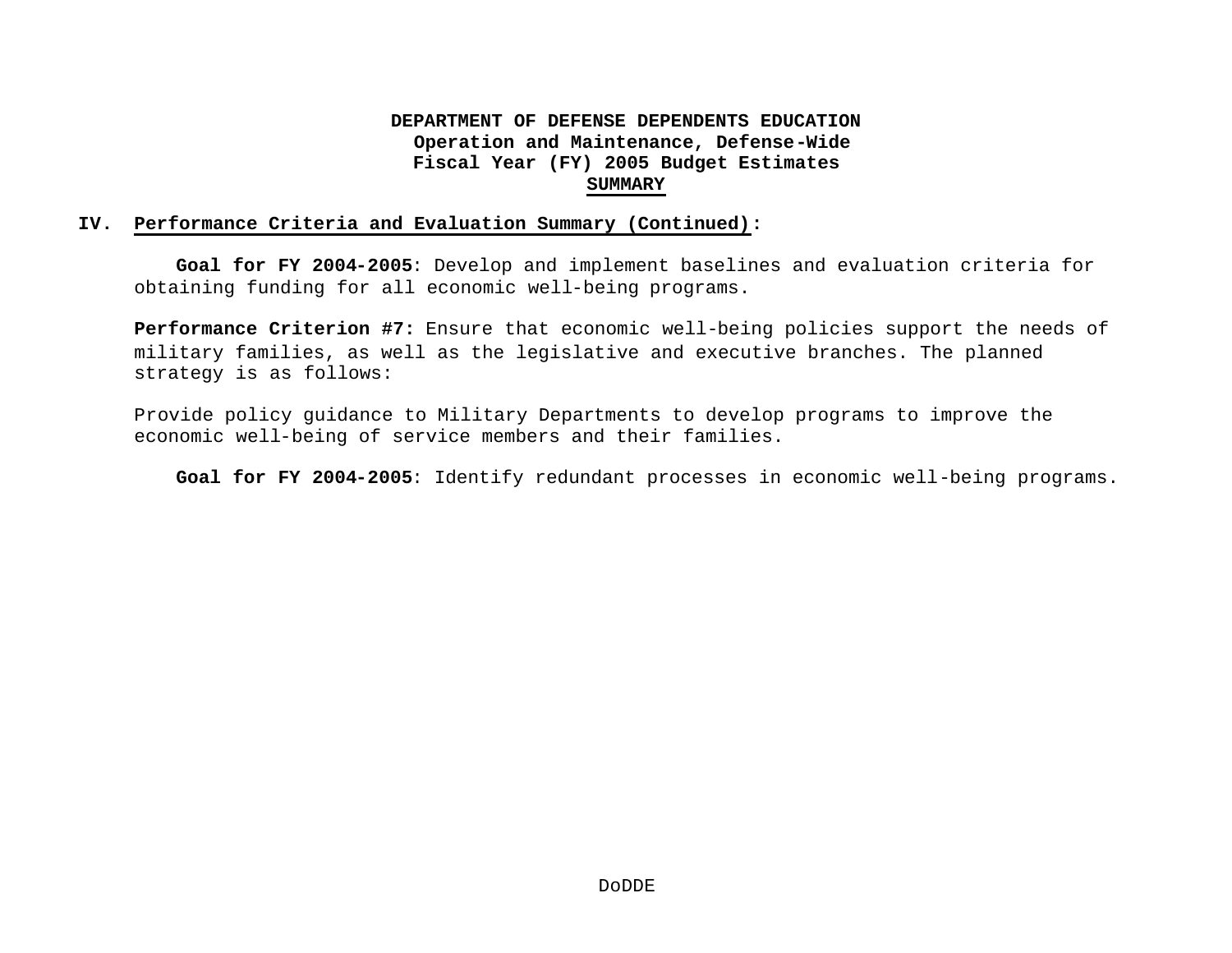| v. | Personnel Summary:             | FY 2003<br>Actuals | FY 2004<br>Estimate | FY 2005<br>Estimate | Change<br>FY04/05 |
|----|--------------------------------|--------------------|---------------------|---------------------|-------------------|
|    | Civilian End Strength (Total)  | 15,942             | 15,871              | 16,103              | $+232$            |
|    | U.S. Direct Hire               | 15,616             | 15,521              | 15,753              | $+232$            |
|    | Foreign National Direct Hire   | 87                 | 92                  | 92                  |                   |
|    | Total Direct Hire              | 15,703             | 15,613              | 15,845              | $+232$            |
|    | Foreign National Indirect Hire | 239                | 258                 | 258                 |                   |
|    | Civilian FTE's (Total)         | 13,494             | 13,879              | 14,034              | $+155$            |
|    | U.S. Direct Hire               | 13,168             | 13,529              | 13,684              | $+155$            |
|    | Foreign National Direct Hire   | 87                 | 92                  | 92                  |                   |
|    | Total Direct Hire              | 13,255             | 13,621              | 13,776              | $+155$            |
|    | Foreign National Indirect Hire | 239                | 258                 | 258                 |                   |